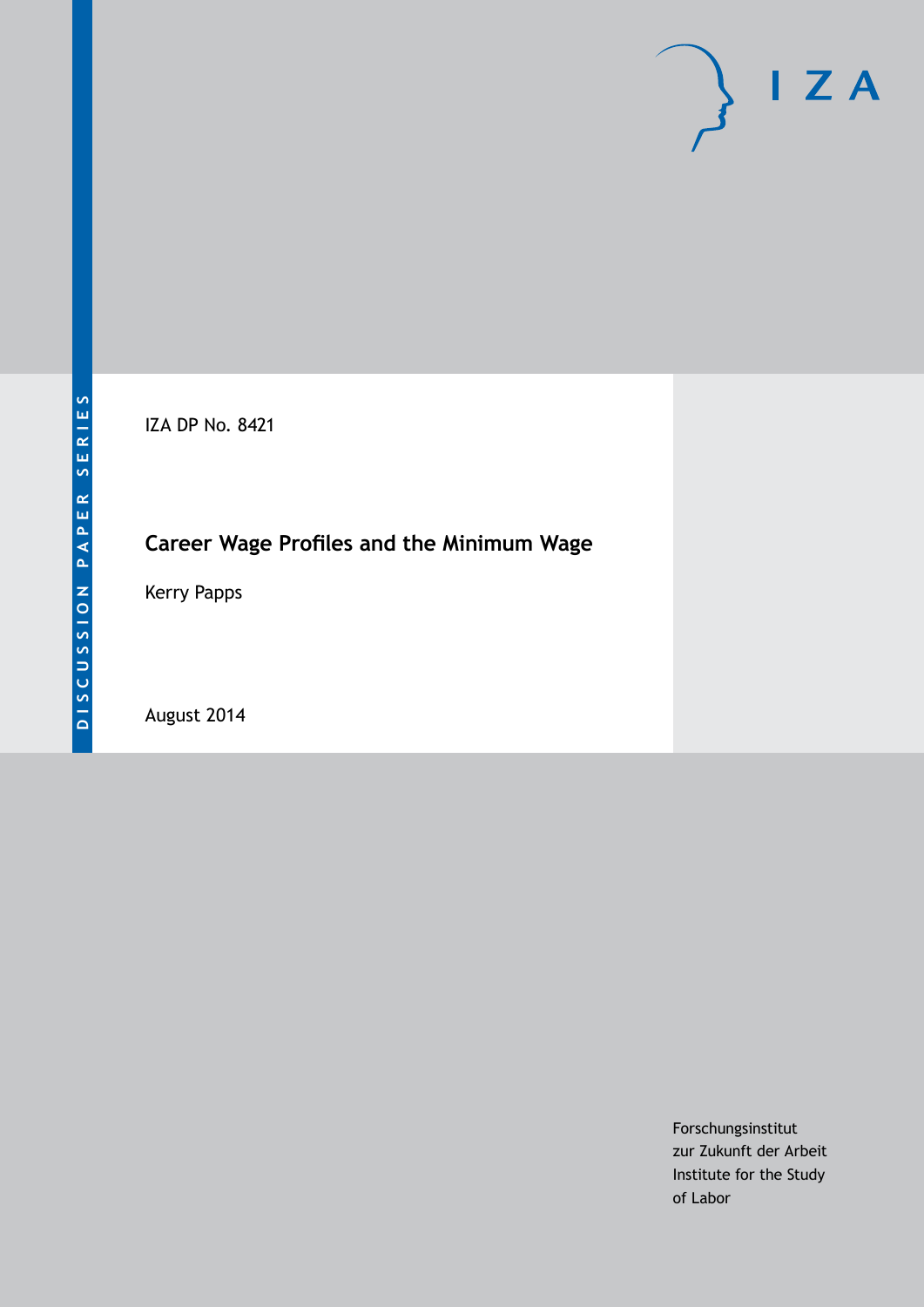# **Career Wage Profiles and the Minimum Wage**

**Kerry Papps**

*University of Bath and IZA*

### Discussion Paper No. 8421 August 2014

IZA

P.O. Box 7240 53072 Bonn Germany

Phone: +49-228-3894-0 Fax: +49-228-3894-180 E-mail: [iza@iza.org](mailto:iza@iza.org)

Any opinions expressed here are those of the author(s) and not those of IZA. Research published in this series may include views on policy, but the institute itself takes no institutional policy positions. The IZA research network is committed to the IZA Guiding Principles of Research Integrity.

The Institute for the Study of Labor (IZA) in Bonn is a local and virtual international research center and a place of communication between science, politics and business. IZA is an independent nonprofit organization supported by Deutsche Post Foundation. The center is associated with the University of Bonn and offers a stimulating research environment through its international network, workshops and conferences, data service, project support, research visits and doctoral program. IZA engages in (i) original and internationally competitive research in all fields of labor economics, (ii) development of policy concepts, and (iii) dissemination of research results and concepts to the interested public.

<span id="page-1-0"></span>IZA Discussion Papers often represent preliminary work and are circulated to encourage discussion. Citation of such a paper should account for its provisional character. A revised version may be available directly from the author.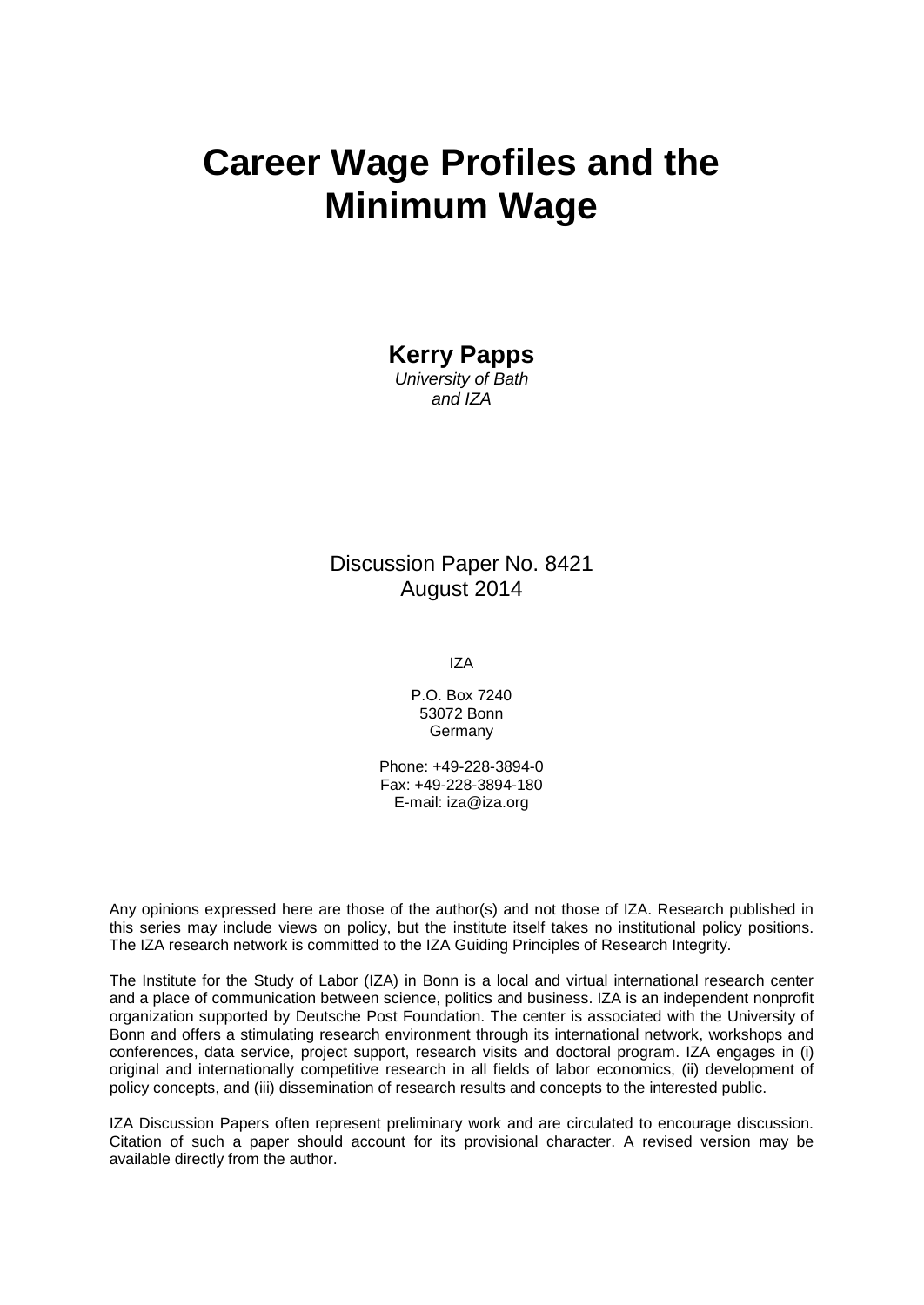IZA Discussion Paper No. 8421 August 2014

# **ABSTRACT**

# **Career Wage Profiles and the Minimum Wage[\\*](#page-1-0)**

A model of on-the-job training in the presence of a minimum wage is presented. This predicts that the minimum wage will have a negative effect on a worker's subsequent wage growth when the labour market is competitive but a U-shaped effect when it is not competitive. This prediction is then tested using data from the Annual Survey of Hours and Earnings in the United Kingdom. Workers who were affected by the minimum wage before age 22 are found to have significantly lower wage growth later in life than others, but only if they worked on jobs that were not covered by a collective labour agreement. Evidence suggests that this difference in wage growth reflects differences in productivity between workers. The results reconcile previous theoretical predictions by Becker and Acemoglu and Pischke.

JEL Classification: J38

Keywords: minimum wages, wage growth, competitiveness

Corresponding author:

Kerry L. Papps Department of Economics University of Bath Bath, BA2 7AY United Kingdom E-mail: [k.l.papps@bath.ac.uk](mailto:k.l.papps@bath.ac.uk)

This research is based on a report commissioned by the Low Pay Commission. The author would like to thank Paul Gregg, Rebecca Riley, Alan Manning, Tim Butcher, Bob Elliott, Steve Machin, Felix Ritchie and participants at the Low Pay Commission Research Symposium, September 2013, for their helpful suggestions. In addition, he is grateful to the staff of the UK Data Archive for their assistance in accessing and analysing the ASHE data.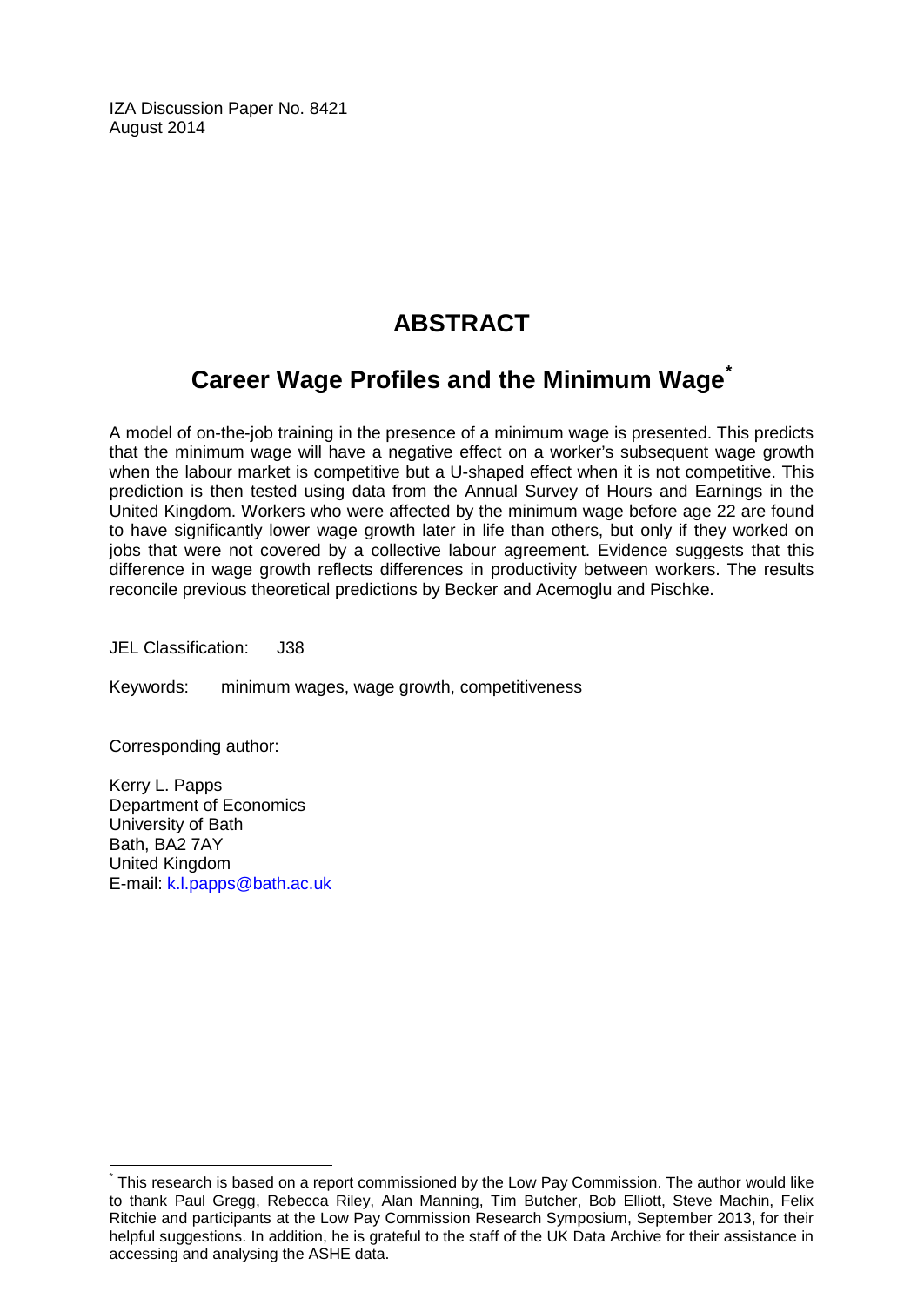#### **1. Introduction**

Although it has been extensively debated by economists, a growing consensus has formed that minimum wage laws have little effect on employment levels, even though they raise hourly wage rates (Brown 1999). This implies either that employers are able to recoup the costs associated with the minimum wage by economising on aspects of the total employment package other than the basic hourly wage or that the labour market is not perfectly competitive, so that employers can absorb the cost increase and still make excess profits. One way that employers might attempt to offset increases in the minimum wage is by adjusting the amount of on-the-job training offered to workers. In a seminal paper, Becker (1962) established that when the labour market is competitive, firms will only pay for training if it is specific to the firm. This implies that firms should cut back on training whenever they are compelled to raise wages due to the minimum wage (Rosen 1972). More recent work has shown that the situation is more complex when there is not perfect competition in the labour market (Acemoglu and Pischke 1999) and that firms might actually *raise* training for some workers when the minimum wage increases (Acemoglu and Pischke 2003).

The nature of the relationship between the minimum wage and training has important implications for policy makers. The fact that on-the-job training has a large effect on subsequent wage growth and most training takes place during the early stages of workers' careers is often given as a justification for allowing young workers to be paid wages less than the adult minimum (Eyraud and Saget 2005). However, if Acemoglu and Pischke's model applies, such 'youth rates' or 'sub-minimum wages' may have the opposite effect to that intended and may hinder young workers' abilities to move up the wage distribution over their working lives.

<span id="page-3-0"></span>Previous empirical research has failed to uncover a significant link between the minimum wage and the prevalence of on-the-job training. Studies have also examined whether the minimum wage affects wage growth rates, which should follow if training levels are adjusted. Some of these have reported a negative relationship, while others have found insignificant results. Acemoglu and Pischke's work points to the crucial importance of the level of competitiveness in the labour market. Hence, the relationship between the minimum wage and training is likely to vary both between and within countries, according to how closely the labour market resembles a case of perfect competition. Although Acemoglu and Piscke looked at how training differs across industries with different degrees of competitiveness, no previous study has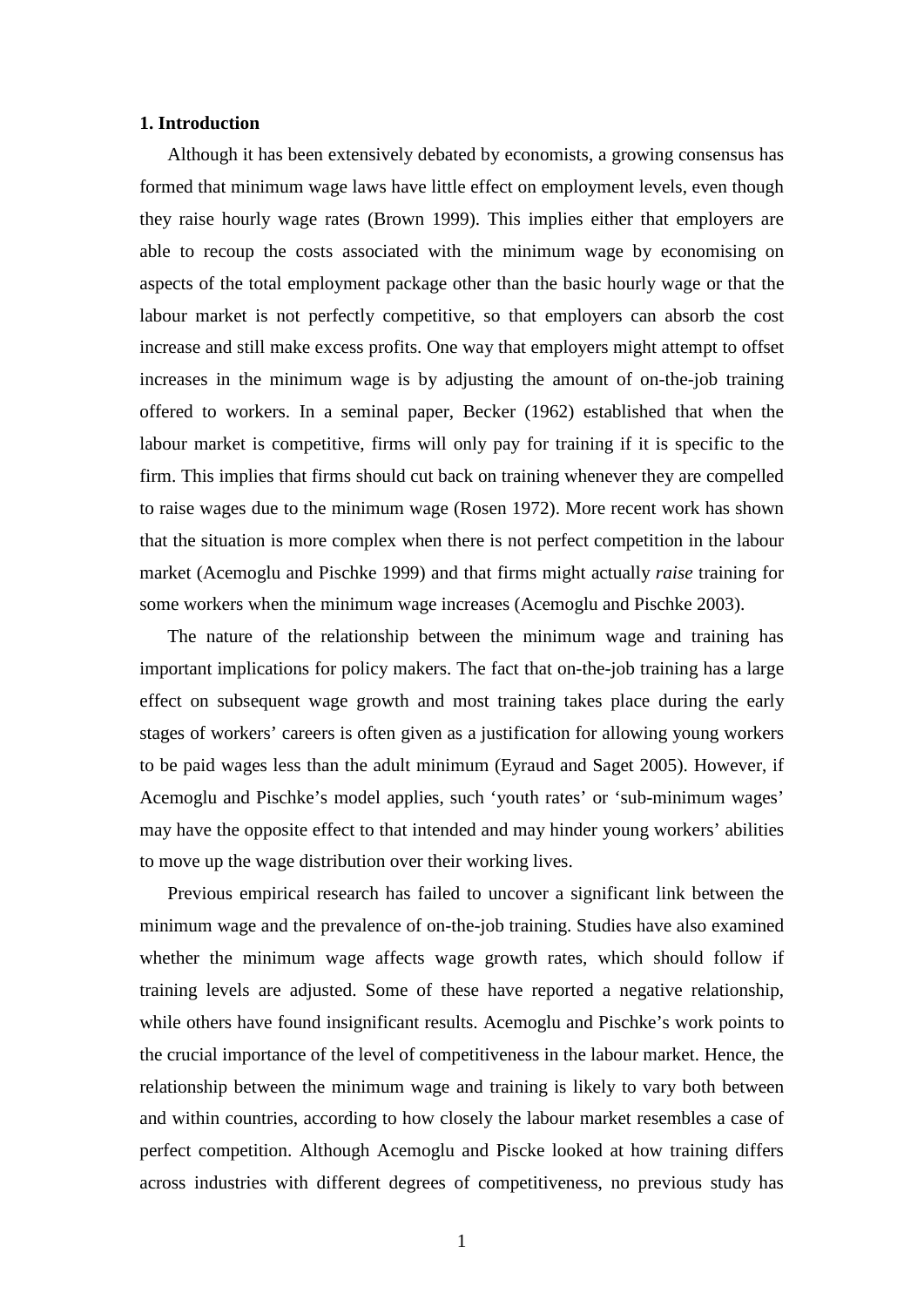directly tested whether the nature of the labour market in which an individual minimum wage job is located affects wage growth later in a worker's career.

This paper examines whether the competing theories of Becker and Acemoglu and Pischke can be reconciled. A simple model of on-the-job training is presented, which implies that the minimum wage should have different effects on a worker's subsequent rate of wage growth depending on whether the worker is employed in the competitive or non-competitive sector of the labour market. Highly accurate longitudinal data from the Annual Survey of Hours and Earnings in the United Kingdom are then used to test these predictions. A natural experiment approach is taken, which involves comparing the wage growth of otherwise identical different workers who were affected by the youth minimum wage to different degrees because they entered the labour market at different times. As well as providing the first evidence of how the effects of the minimum wage on wage growth vary by labour market structure, the paper provides evidence on the efficacy of youth rates in raising the wages of low-wage workers over their entire working lives.

#### **2. Background**

Early empirical studies of the training effects of the minimum wage used workers' wage growth rates as a proxy for their level of on-the-job training. These studies found a negative relationship between the minimum wage and wage growth (Leighton and Mincer 1981; Lazear and Miller 1981; Hashimoto 1982). Grossberg and Sicilian (1999) noted that there are three main problems with using wage growth as a proxy for training: wage growth depends on the fraction of job-specific training that takes place and the relative bargaining power of firms and workers; other theories of pay structure (such as Lazear's (1979) delayed compensation model) imply wage changes that are independent of productivity; and using wage changes across all workers fails to account for the fact that most training occurs early in a worker's career. As a consequence of these problems, more recent studies have used direct measures of training participation. Some of these found negative effects (Schiller 1994; Neumark and Wascher 2001), whereas others found an insignificant relationship (Simpson 1984; Grossberg and Sicilian 1999; Acemoglu and Pischke 2003; Arulampalam *et al*. 2004; Fairris and Pedace 2004).

Although the use of direct information on training avoids the issues noted by Grossberg and Sicilian, it suffers from a number of other problems. Firstly, the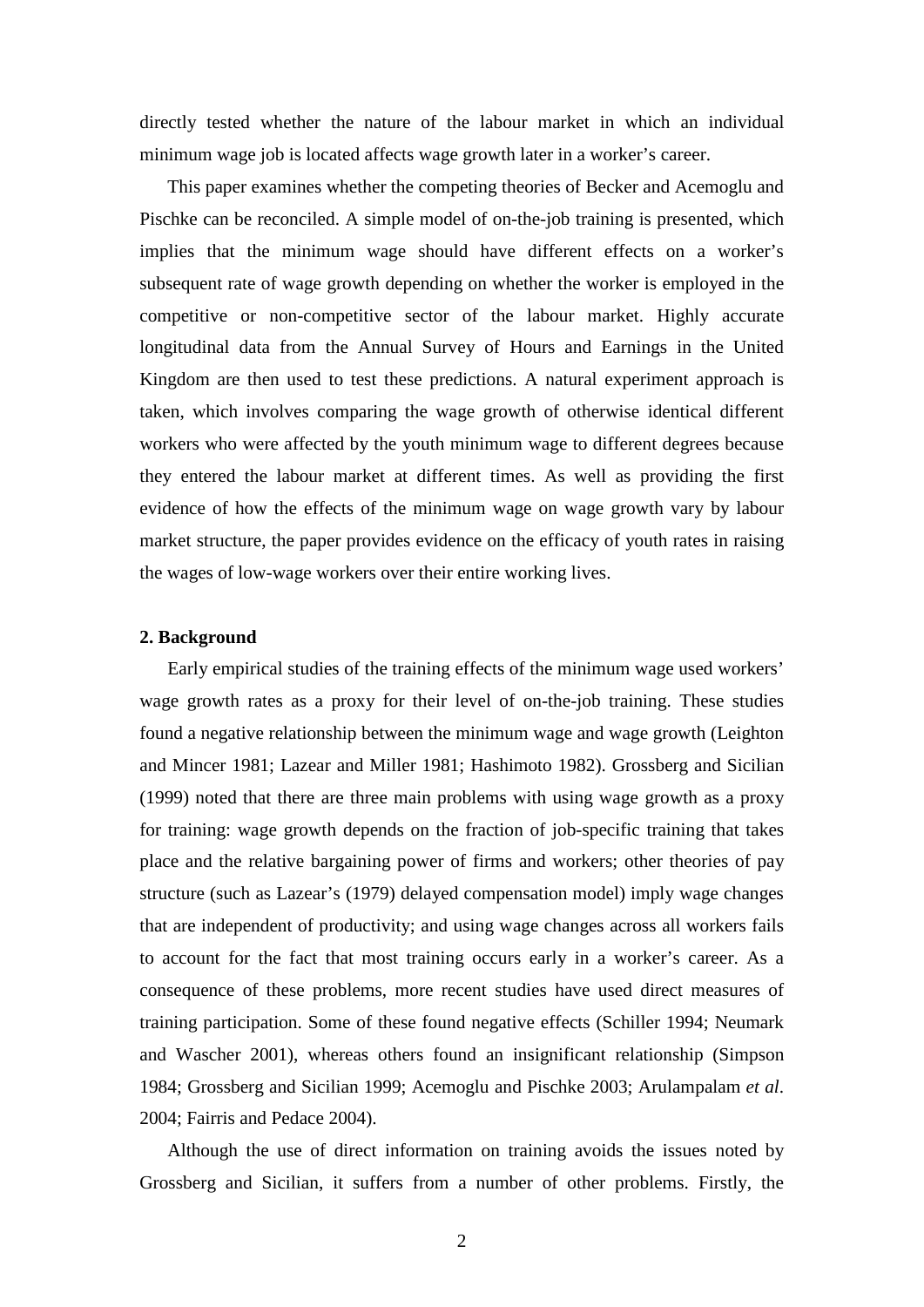available training data are almost always poor measures of the breadth and extent of actual activities that raise a worker's future productivity. Secondly, the benefits of some training might be very small or might be primarily received by firms, meaning that they have little direct effect on a worker's welfare. Finally, a narrow focus on training is unable to provide evidence to policymakers of how much the introduction of a youth minimum wage rate might raise young workers' incomes over their entire careers.

For these reasons, this paper revisits the link between minimum wages and subsequent wage growth, using modern panel data and a natural experiment design to address Grossberg and Sicilian's concerns. Furthermore, unlike the earlier studies that took the wage growth approach, the focus here is on the *difference* in wage growth between minimum wage workers in two sectors of the economy. The only previous study to analyse how the effects of the minimum wage on training vary by level of labour market competitiveness was Acemoglu and Pischke (2003), who used industry wage differentials as a measure of competitiveness. They found some weak evidence that training is positively related to the minimum wage among workers in less competitive sectors of the United States economy. However, Acemoglu and Pischke were restricted by their data source (the National Longitudinal Survey of Youth 1979) to focus on training undertaken between ages 22 and 29, which is likely to be too late to capture most of the general on-the-job training undertaken by minimum wage workers. These data also provided rather imprecise measures of a worker's hourly wage (and hence whether the worker was bound by the minimum wage), as they rely on retrospective survey responses.

#### **3. The United Kingdom National Minimum Wage**

A national minimum wage was introduced in the United Kingdom on 1 April 1999, covering all workers aged 18 and over. Initially, this consisted of an adult rate for those aged 22 and over, set at £3.60, and a development rate for those aged 18-21, set at £3.00. On 1 October 2004, a (lower) rate was introduced for workers aged 16- 17. On 1 October 2010, the age limit for the adult rate was lowered to 21 and an apprentice rate was introduced, for apprentices aged 16-18 or those aged 19 and over and in their first year of their apprenticeship. The minimum wage rates are reviewed each year by the Low Pay Commission, an independent advisory body which makes recommendations to the Government. The Government has chosen to increase all of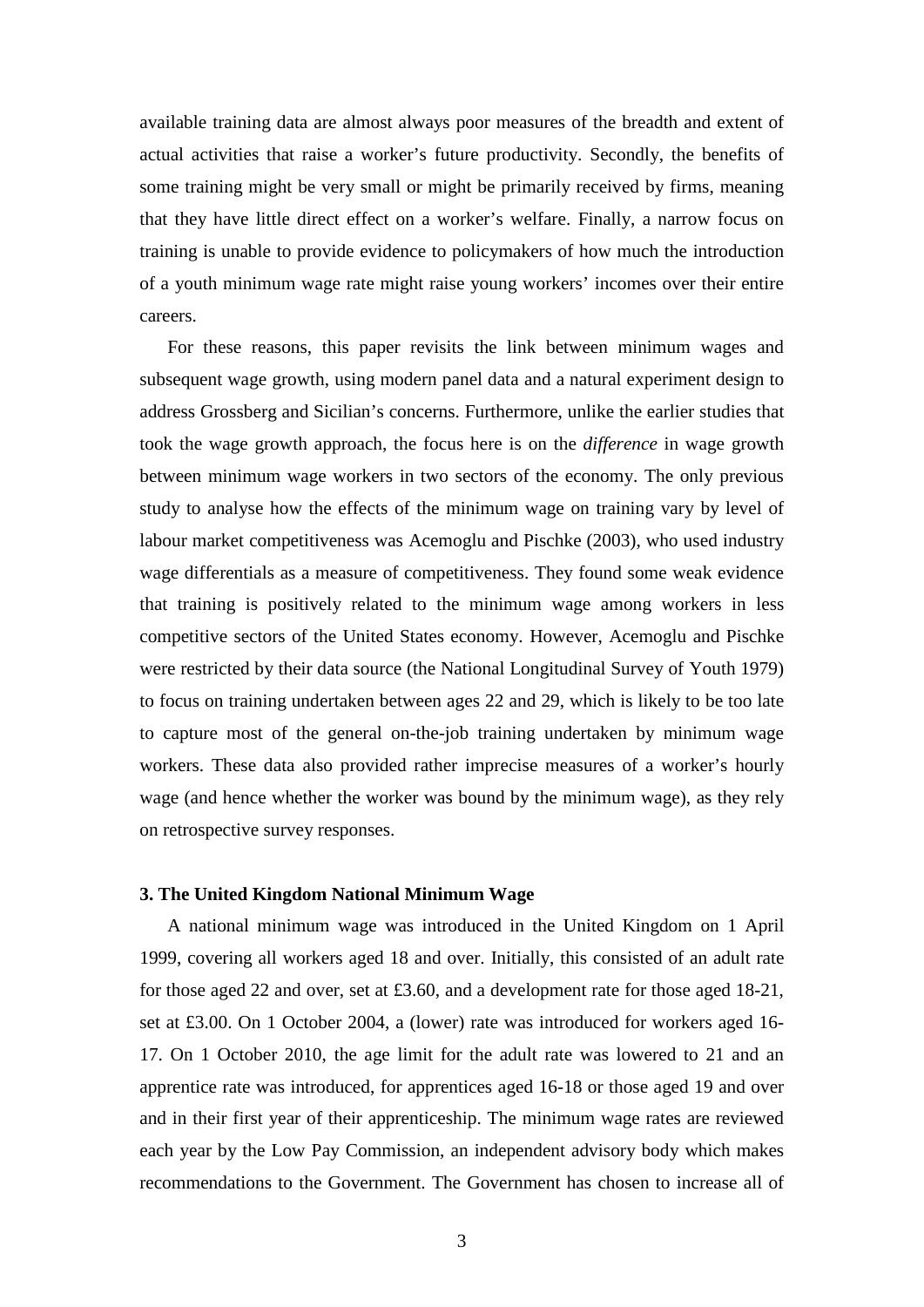the rates each October since 2000, but by varying amounts each year. By October 2010, the adult rate was £5.93, the development rate was £4.92, the 16-17 rate was £3.64 and the apprentice rate was £2.50.

The minimum wage applies to all workers who have a contract to do work personally, rather than for a customer or client. Hence, it applies to casual workers, temporary workers and agency workers, but not to the self employed. For the purposes of the minimum wage, a worker's hourly wage is calculated by dividing his/her total gross pay for the reference period (normally a month) by total hours worked during that period. Incentive pay is included in this calculation, but not premium pay for shift or overtime work. All time spent doing on-the-job training (and time spent travelling to and from it) is subject to the minimum wage.

#### **4. Theory**

Consider a model in which each worker, indexed by *i*, is assumed to work in the labour market for  $T+1$  periods. A worker's marginal revenue product is assumed to consist of a fixed component  $\mu$ , which captures differences in productivity between workers, and a time-varying component *γ*, which captures the fact that productivity initially increases over the life cycle, before falling. Workers are able to engage in onthe-job training; however, the decision of whether to provide this is made by the firm. Training is assumed to take place during the initial period of employment only and to produce human capital gains for the following *T* periods. The cost of training manifests itself as a fall of  $\theta$  in marginal revenue product in the first period, where  $\theta \in [0, \theta_{\text{max}}]$ . The benefits of training are a rise of  $f_t(\theta)$  in marginal revenue product in periods 1 to *T*. To ease exposition, the following functional form is used:

$$
f_t(\theta_i) = \beta_t \theta_i, \text{ where } \beta_{t+1} > \beta_t \text{ and } \Delta \beta_{t+1} < \Delta \beta_t, \forall t.
$$
 (1)

Equation 1 is consistent with a setting in which the benefits from training (in terms of increases in marginal revenue product) are realised over multiple periods, but that the largest gains come first and that eventually the growth rate in marginal revenue product falls to that of untrained workers.

All training is assumed to be general in nature and, hence, perfectly transferable to other jobs. There is an exogenous job separation rate of *p* and a discount rate of *r*. It will be assumed that the marginal cost of training will be outweighed by the expected marginal benefits of training after  $\hat{t}$  post-training periods (where  $\hat{t} < T$ ):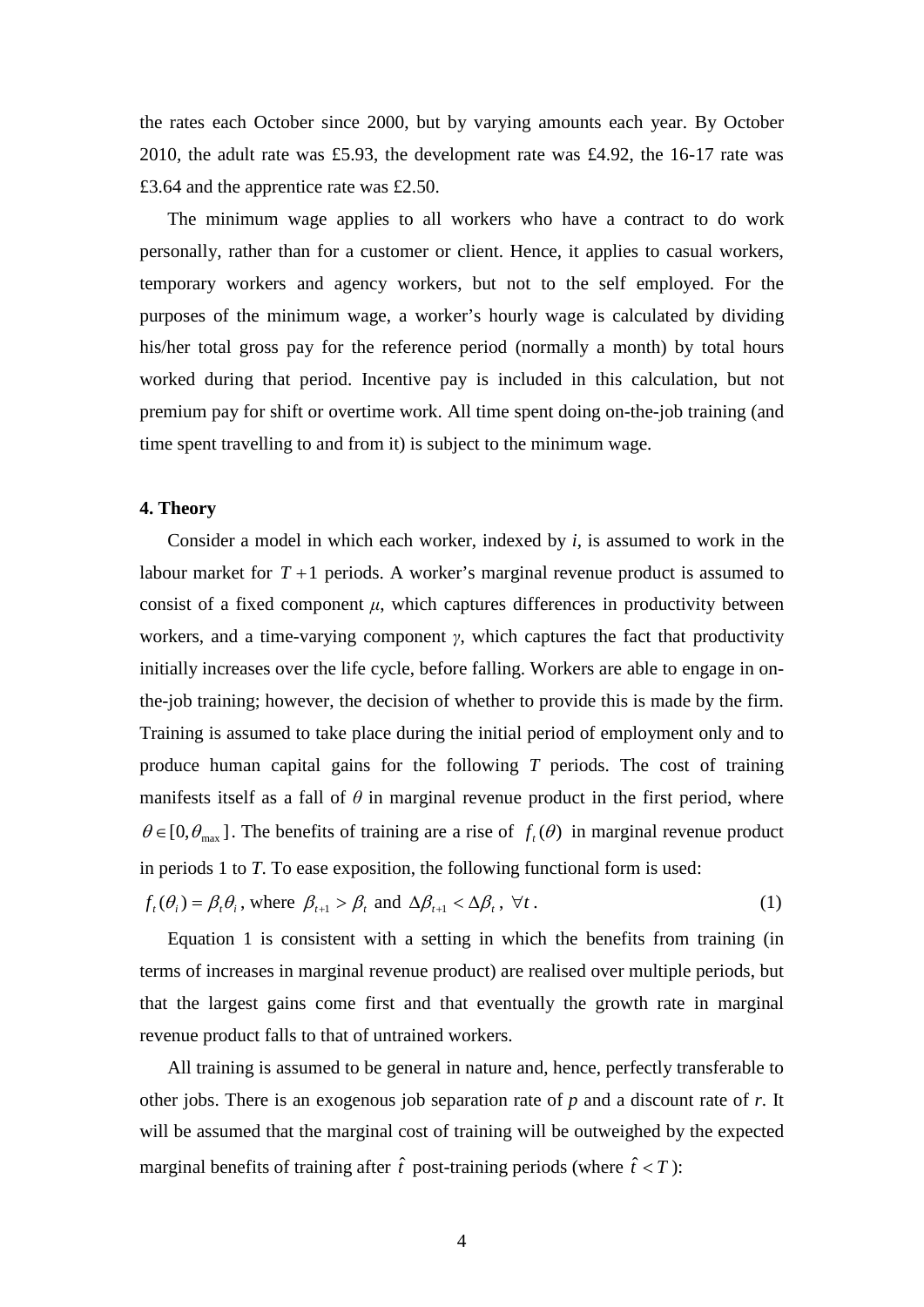$$
\sum_{t=1}^{\hat{t}} \frac{(1-p)^t \beta_t}{(1+r)^t} > 1.
$$
\n(2)

It is assumed that there are two sectors in the labour market: a (perfectly) competitive sector and a non-competitive sector and that workers can freely move between sectors. The situation in each sector is discussed in turn.

#### *Competitive sector*

As in Becker's (1962) well-known analysis, workers in competitive labour markets bear the full cost of general training, through lower wages, but also receive all the benefits of that training. Therefore, a worker's wage in any period is given by:

$$
w_{it} = \begin{cases} \mu_i + \gamma_t - \theta_i & \text{if } t = 0\\ \mu_i + \gamma_t + \beta_t \theta_i & \text{if } t = 1, ..., T \end{cases}
$$
 (3)

Suppose initially that there is no minimum wage. The level of training has no effect on a firm's profits, but the firm can maximise their workers' utility by choosing the optimal level of training:

$$
\frac{\max}{\theta_i} - \theta_i + \sum_{t=1}^T \frac{(1-p)^t \beta_t \theta_i}{(1+r)^t}.
$$
\n(4)

Given the assumption made about training costs in equation 2, it must be the case that all firms choose the maximum amount of training available,  $\theta_{\text{max}}$ , which is the same for all workers.<sup>[1](#page-3-0)</sup> From equation 3, the wage in the initial period is  $w_{i0}^* = \mu_i + \gamma_0 - \theta_{\text{max}}$ .

Suppose now that a minimum wage  $\overline{w}$  is introduced. Obviously, if the minimum wage is set below the competitive wage, it will have no effect on the amount of training taking place. However, if  $\overline{w} > \mu_i + \gamma_0 - \theta_{\text{max}}$ , the minimum wage will prevent the optimal level of training from taking place, because the firm's profits will fall in this case. Instead, the firm will be willing to provide training so long as it does not lower profits, as follows:

$$
\frac{\max}{\theta_i} - \theta_i + \sum_{t=1}^T \frac{(1-p)^t \beta_t \theta_i}{(1+r)^t}, \text{ subject to } \mu_i + \gamma_0 - \theta_i \ge \overline{w}.
$$
 (5)

<span id="page-7-0"></span><sup>&</sup>lt;sup>1</sup> This contrasts with Acemoglu and Pischke's (2003) model, which assumed that no training takes place in the absence of a minimum wage.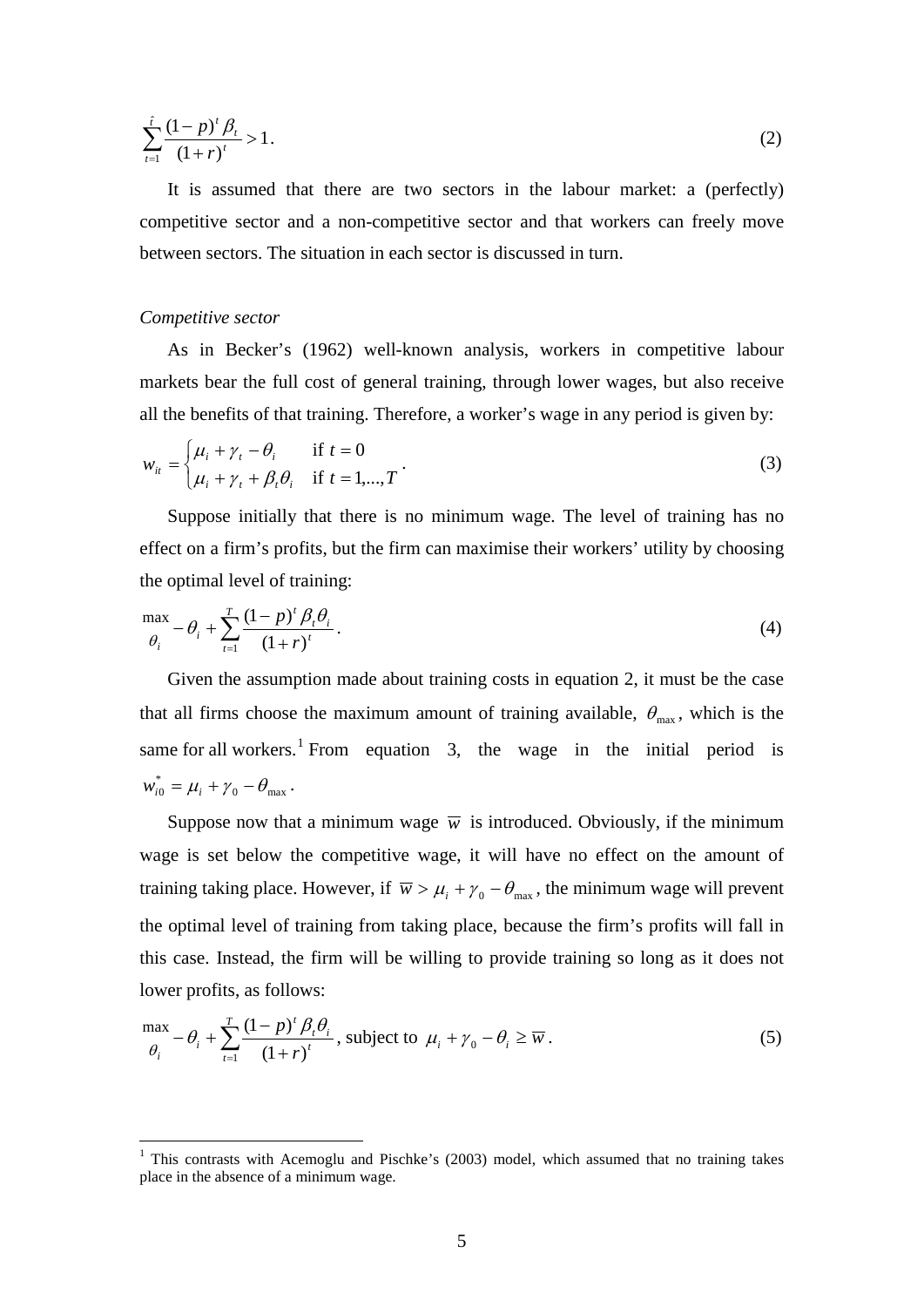Solving this problem using the appropriate Kuhn-Tucker conditions yields the following solution:

$$
\overline{\theta}_i = \mu_i + \gamma_0 - \overline{w} \,. \tag{6}
$$

Equation 6 represents a case of perfect crowding out between the minimum wage and the amount of training. As Becker (2009) explained, firms "provide general training only if they [do] not have to pay any of the costs".

Note that the following relationship holds between a worker's wage and his/her level of training in the constrained and unconstrained states:

$$
\overline{w} - w_{i0}^* = \overline{w} - (\mu_i + \gamma_0 - \theta_{\text{max}})
$$
  
=  $\theta_{\text{max}} - \overline{\theta}_i$ . (7)

Therefore, the optimal level of training can be written:

$$
\overline{\theta}_{i} = \begin{cases} \theta_{\text{max}} & \text{if } \overline{w} \le w_{i0}^{*} \\ \theta_{\text{max}} - \overline{w} + w_{i0}^{*} & \text{if } w_{i0}^{*} < \overline{w} \le \mu_{i} + \gamma_{0} \end{cases} \tag{8}
$$

If  $\overline{w} > \mu_i + \gamma_0$ , the firm will make negative profits even if it eliminates training completely, so it should choose to lay off the worker.

#### *Non-competitive sector*

Now consider the case where workers and firms bargain over some total surplus.<sup>[2](#page-7-0)</sup> If workers are always able to find jobs in the competitive sector, the firm must pay them at least their marginal revenue product each period. However, as in Acemoglu and Pischke (2003), it will be assumed for simplicity that firms receive the entire remaining surplus and that this is equal to  $\phi$  per worker each period. (This does not change the main result.)

Since the firm earns the same rent each period, regardless of the level of training, the wage schedule will be the same as under competition (equation 3). Furthermore, in the absence of a minimum wage, the optimal level of training will be the same as in the competitive sector (that is,  $\theta_{\text{max}}$ ). However, when a minimum wage is imposed, the situation diverges from the competitive case. The firm's profit maximisation problem can now be written as follows:

<span id="page-8-0"></span> $2$  The presence of a surplus implies that the firm operates in an imperfectly competitive product market and implicitly assumes that the workers and firms are bargaining over points on a vertical contract curve.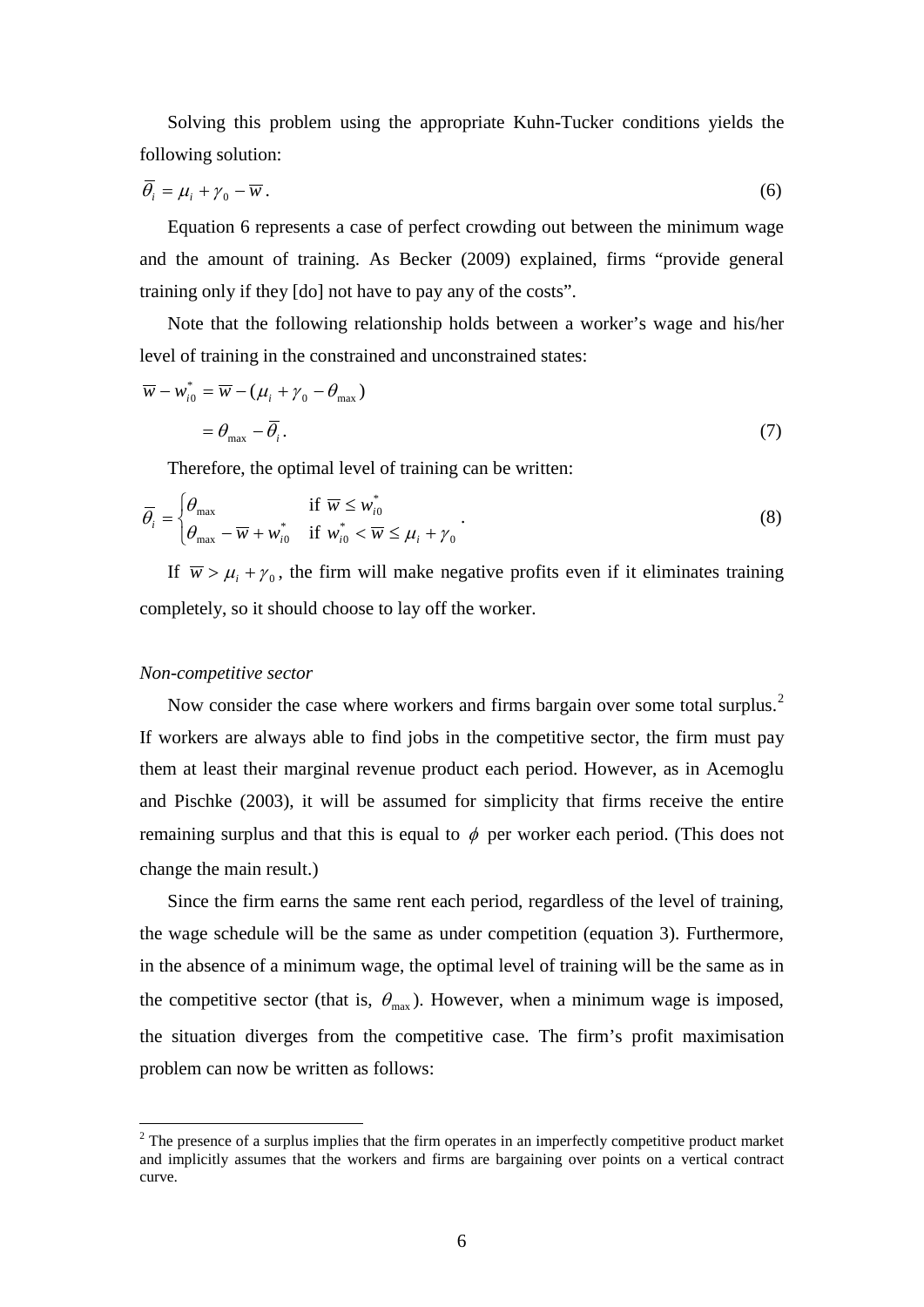$$
\frac{\max}{\theta_i} \mu_i + \gamma_0 + \phi - \theta_i - w_{i0} + \sum_{t=1}^T \frac{(1-p)^t (\mu_i + \gamma_t + \phi + \beta_t \theta_i - w_{it})}{(1+r)^t}, \text{ subject to}
$$

 $w_{i0} = \max{\{\mu_i + \gamma_0 - \theta_i, \overline{w}\}}$  and  $w_{it} = \max{\{\mu_i + \gamma_t + \beta_t \theta_i, \overline{w}\}}, \forall t = 1, ..., T$ . (9)

Because both  $\gamma$  and  $\beta$  increase over time, as the minimum wage rises, it will bind first in period 0, then in period 1 and so on. If it binds only in period 0, the optimal level of training will be the same as in the competitive case:

$$
\overline{\theta_i} = \mu_i + \gamma_0 - \overline{w} = \theta_{\text{max}} - \overline{w} + w_{i0}^*.
$$
\n(10)

Once again, there is a negative relationship between training and the minimum wage. However, this time, once the minimum wage rises so high that training is cut to zero, the firm will retain the worker because it still makes excess profits from doing so. Further minimum wage increases will have no effect on training, until the minimum wage binds in period  $\hat{t}$ . When this happens, the firm will find it profitable to increase training up to the point where the worker's post-training wage is just equal to the minimum wage, namely:

$$
\overline{\theta}_{i} = \frac{\overline{w} - \mu_{i} - \gamma_{\hat{r}}}{\beta_{\hat{r}}} = \frac{\overline{w} - w_{i0}^{*} + \gamma_{0} - \gamma_{\hat{r}} - \theta_{\text{max}}}{\beta_{\hat{r}}}.
$$
\n(11)

As in Acemoglu and Pischke (2003), the level of training is now positively related to the minimum wage, because by increasing training, firms can raise productivity in the following period, knowing that they can continue to pay the minimum wage regardless.

Therefore, a complete description of the firm's decision is that it will provide the following amount of training:

$$
\overline{\theta}_{i} = \begin{cases}\n\theta_{\text{max}} & \text{if } \overline{w} \leq w_{i0}^{*} \\
\theta_{\text{max}} - \overline{w} + w_{i0}^{*} & \text{if } w_{i0}^{*} < \overline{w} \leq \mu_{i} + \gamma_{0} \\
0 & \text{if } \mu_{i} + \gamma_{0} < \overline{w} \leq \mu_{i} + \gamma_{i}^{*} \\
\frac{\overline{w} - w_{i0}^{*} + \gamma_{0} - \gamma_{\hat{r}} - \theta_{\text{max}}}{\beta_{\hat{r}}} & \text{if } \mu_{i} + \gamma_{i} < \overline{w} \leq \mu_{i} + \gamma_{i}^{*} + \beta_{i} \cdot \theta_{\text{max}} \\
\theta_{\text{max}} & \text{if } \mu_{i} + \gamma_{i}^{*} + \beta_{i} \cdot \theta_{\text{max}} < \overline{w}\n\end{cases}
$$
\n
$$
(12)
$$

provided that it makes non-negative profits from doing so, that is:

$$
\mu_{i} + \gamma_{0} + \phi - \overline{\theta}_{i} - w_{i0} + \sum_{t=1}^{T} \frac{(1-p)^{t} (\mu_{i} + \gamma_{t} + \phi + \beta_{t} \overline{\theta}_{i} - w_{it})}{(1+r)^{t}} \ge 0.
$$
\n(13)

When  $\phi = 0$ , equation 13 reduces to the profit constraint for the competitive sector:  $\mu_i + \gamma_0 - \theta_i \geq \overline{w}$ .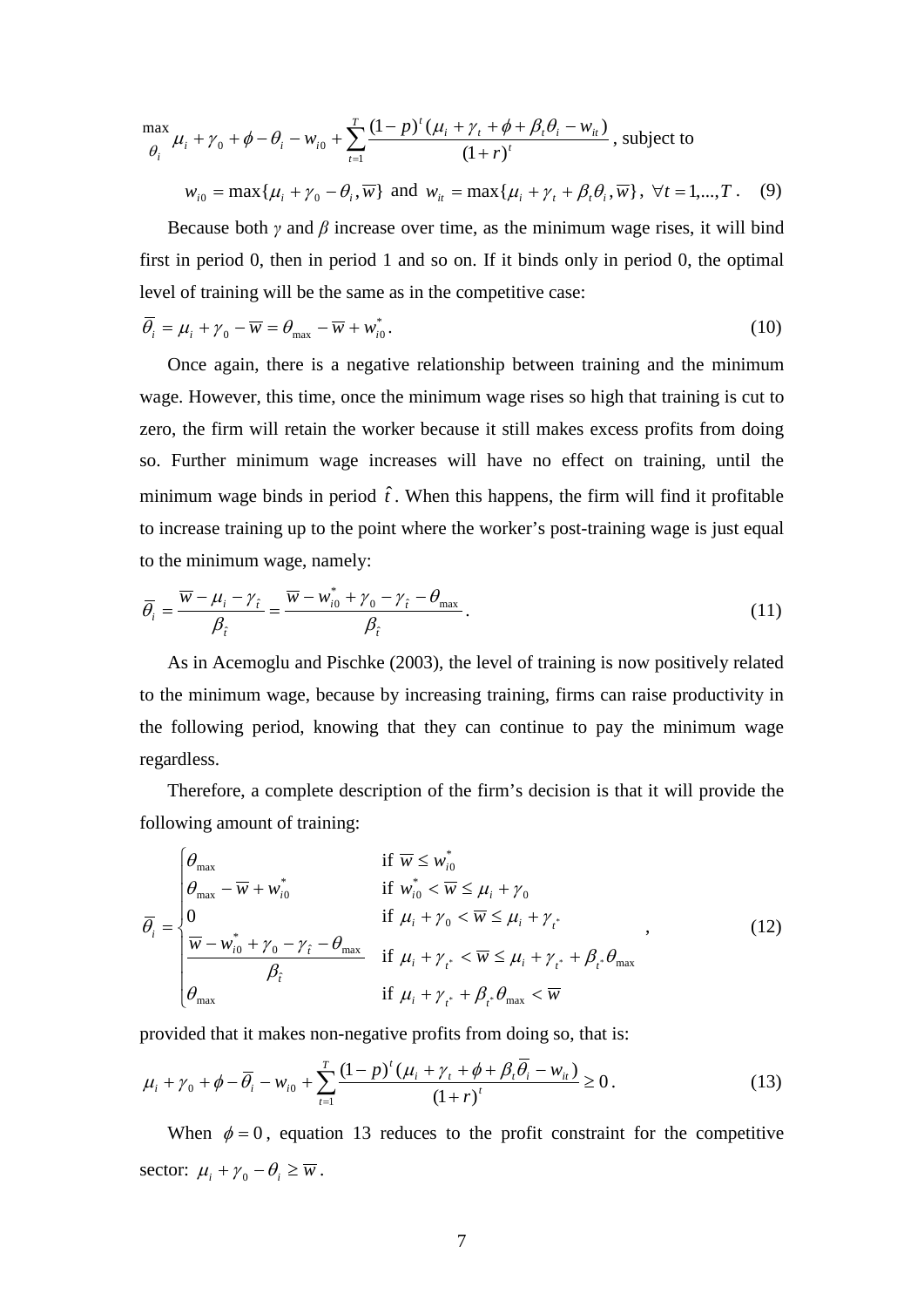#### Figure 1

Predicted relationship between wage growth and wage gap in period 0



#### *Equilibrium wage growth*

The change in a worker's wage between any two post-training periods is given by the following:

$$
w_{i(t+1)} - w_{it} = (\beta_{t+1} - \beta_t)\theta_i + \gamma_{t+1} - \gamma_t.
$$
\n(14)

In the competitive sector, the optimal level of training is given by equation 8, therefore a worker's 'wage gap' in period 0 ( $\overline{w} - w_{i0}^*$ ) should have a negative effect on his/her subsequent wage growth. In the non-competitive sector, the optimal training level is given by equation 12 and the period 0 wage gap may have a negative or a positive marginal effect on wage growth, depending on how large the gap is. The relationship between wage growth and the wage gap in each sector is depicted in Figure 1. If it is set at a low level, a minimum wage will have the same negative effect on wage growth in each sector. However, if the minimum wage is set at a high level, it may lower wage growth by only a small amount in the non-competitive sector.

#### **5. Data**

The analysis draws on data from the Annual Survey of Hours and Earnings (ASHE), which is an annual survey that collects data on the wages, work hours and other employment arrangements of around 1% of the UK working population (Office for National Statistics 2013). Basic additional information, such as age and sex, is also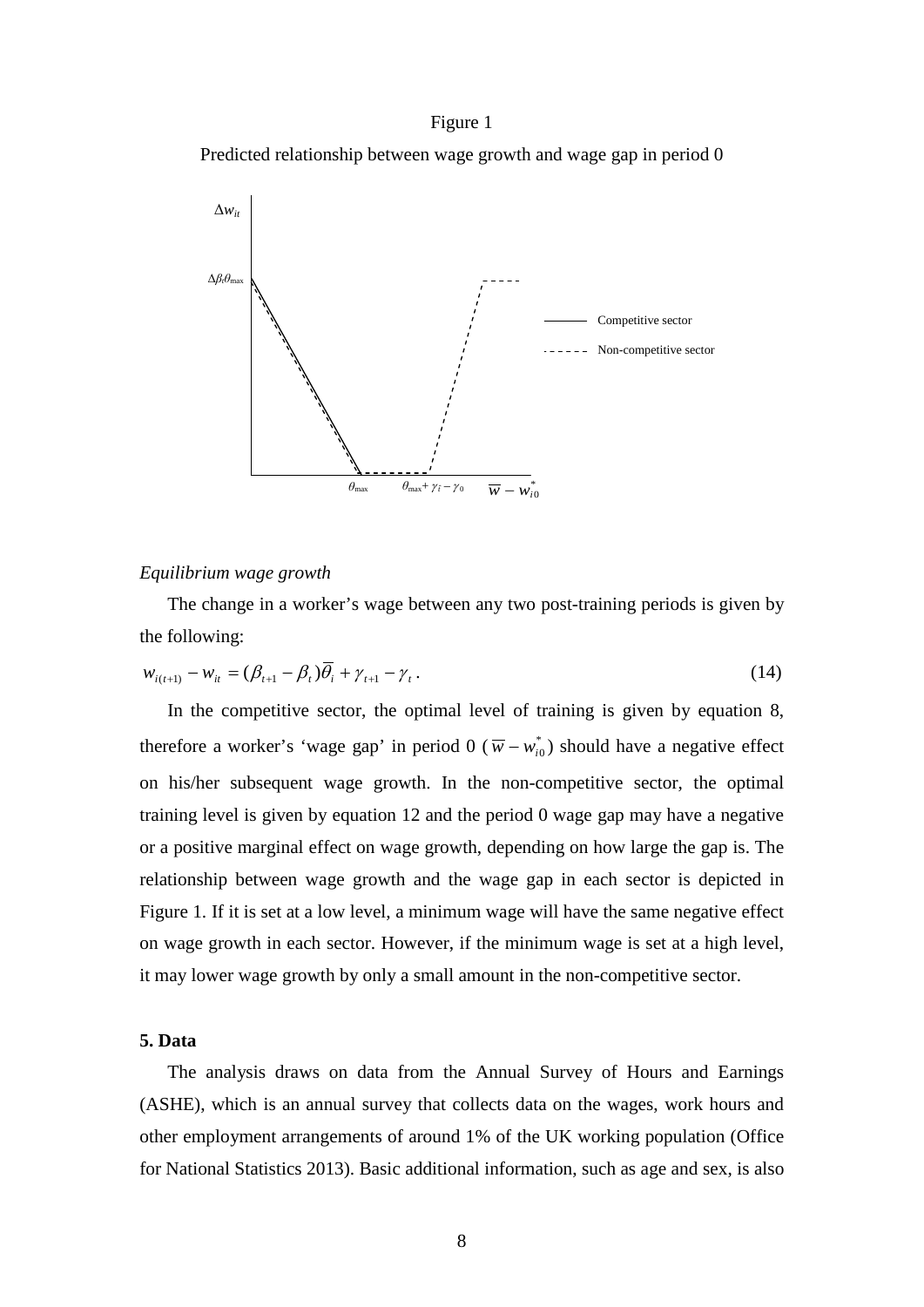included. The ASHE was introduced in 2004 and replaced the New Earnings Survey (NES). However, by applying ASHE methodologies to NES data for the 1997-2003 period, the Office for National Statistics has produced ASHE datasets for 1997 onwards. The analysis in this study uses data for 1997-2011.

The ASHE sample is drawn from HM Revenue and Customs' Pay As You Earn (PAYE) register, based on the last two digits of a worker's National Insurance Number. Survey forms are sent to all employers of the selected workers to complete. The questions in the ASHE refer to a reference week, which is in early April of each year. Since the responses are provided by employers rather than by employees, the ASHE wage and hours data are considered to be highly accurate, compared to traditional household surveys and censuses.

If a person does not work in a given year, he/she will not appear in the dataset. Therefore, the only way to determine whether someone has moved out of employment is by their absence from the data in a given year. Obviously, this will also include people who have moved abroad or died. However, as long as the fraction of people making these transitions is constant across the wage distribution, this will not bias the results from the empirical strategy outlined in the next section. Workers might also be absent from the ASHE if an employer fails to respond to the questionnaire or if they are not included in the PAYE register because their earnings fall below the National Insurance Lower Earnings Limit.

The sample is restricted to those who were aged between 22 and 31, had full-time jobs and who were employed in the following year. In cases where a person reported more than one full-time job in a year, only the job on which he/she worked the most hours is included. The period during which people are subject to the 16-17 year-old rate or the development rate for ages 18-21 (or 18-20 since 2010) is assumed to be the phase of a worker's career in which on-the-job training takes place (period  $t = 0$  in the model of the previous section).<sup>[3](#page-8-0)</sup> Therefore, the sample is further restricted to those who had a full-time job at some point between 16 and 21 and who were not bound by the minimum wage when they first entered the labour market. The latter restriction ensures that an estimate of each worker's initial marginal revenue product is obtained.

<span id="page-11-0"></span> $3$  During the sample period, young people were allowed to leave school during the school year in which they turned 16.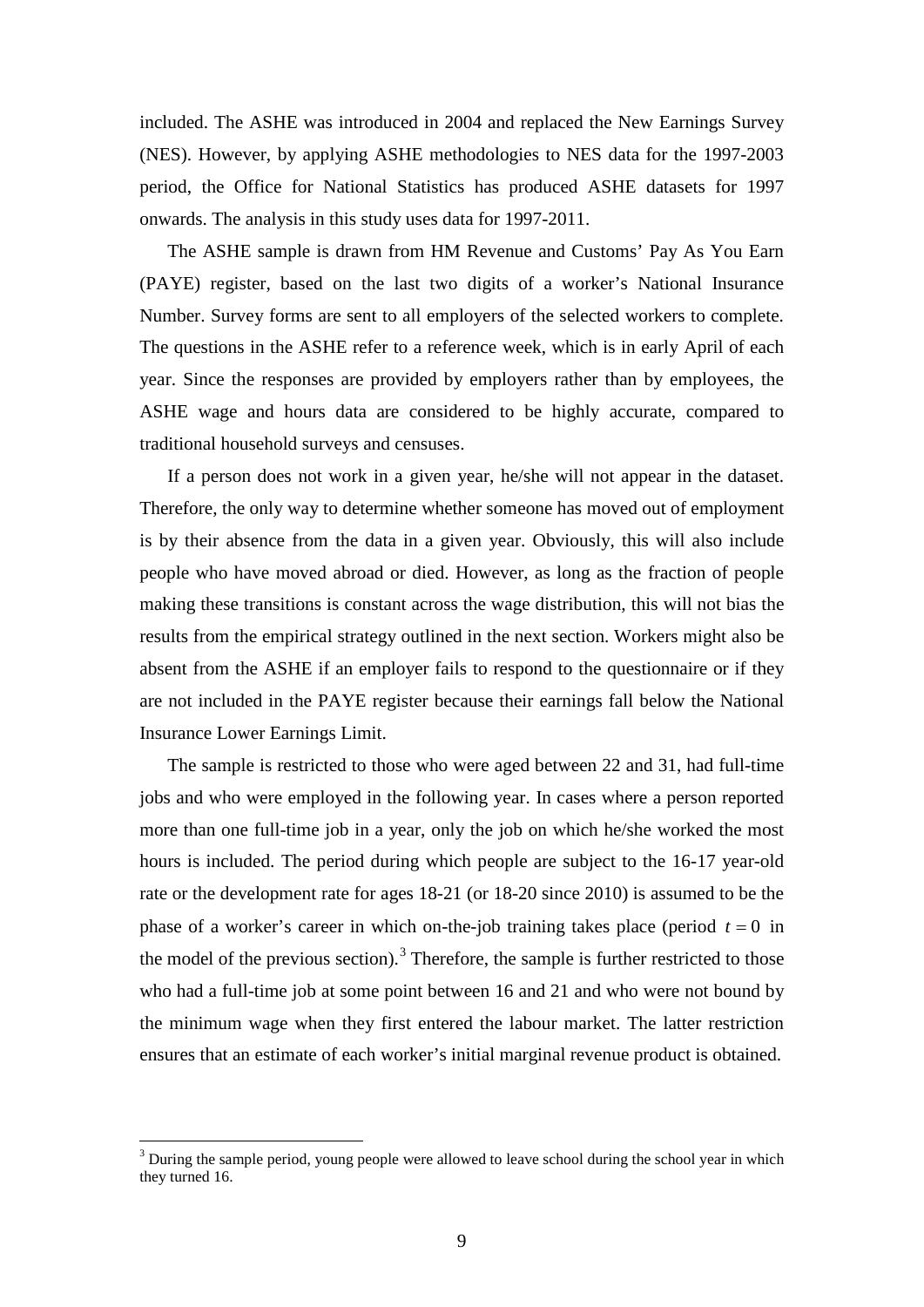| Variable                 | All workers | Bound workers | Unbound workers |
|--------------------------|-------------|---------------|-----------------|
| Change in wage           | 0.442       | 0.336         | 0.455           |
| Youth wage gap           | 0.090       | 0.827         |                 |
| Contemporaneous wage gap | 0.014       | 0.035         | 0.012           |
| Real wage                | 11.967      | 9.990         | 12.209          |
| Collective agreement     | 0.461       | 0.400         | 0.468           |
| Male                     | 0.578       | 0.625         | 0.573           |
| Age                      | 25.440      | 25.021        | 25.491          |
| Sample size              | 66,158      | 7.023         | 59,135          |

Table 1 Descriptive statistics for the estimation sample

Notes: ASHE survey weights are used.

The empirical analysis follows the approach used by Linneman (1982) and Currie and Fallick (1996), which involves the construction of a treatment variable measuring how much extra an employer must pay to retain a current employee after a minimum wage increase. The treatment variable, *WAGEGAP<sub>i</sub>*, measures the cumulative effect of all minimum wage increases between 16 and 21 on person *i*. It is defined as follows, where  $AGE_{it}$  is the person's age in year  $t, w_{it}$  is his/her current hourly wage (in 2012 pounds, adjusted using the RPI) and  $\overline{w}_{i(t+1)}$  is the relevant minimum wage in the following year (taking into account the worker's age):

$$
WAGEGAP_i = \sum_{16 \le AGE_{ii} \le 21} \max \{ \overline{w}_{i(t+1)} - w_{it}, 0 \}.
$$
 (15)

About 13% of the workers in the sample (accounting for 11% of the observations) were bound by the minimum wage sometime between ages 16 and 21. Means for the main variables used in the analysis are given in Table 1, separately for those workers who were bound by the minimum wage before age 22 and those who were not. Compared to the unbound workers, the bound workers earn less, are more likely to be male and are less likely to have job with a collective agreement. Among bound workers, average annual wage growth was 34 pence, whereas among the unbound workers, it was 46 pence. Figure 2 plots average wage growth by age for the two groups of workers. Wage growth declines with age for both groups, but it is consistently higher among the unbound workers up to age  $27<sup>4</sup>$  $27<sup>4</sup>$  $27<sup>4</sup>$ . The next section examines whether this difference persists, once the effects of other determinants of wage growth are controlled for.

<span id="page-12-0"></span><sup>&</sup>lt;sup>4</sup> The difference in wage growth is statistically significant at ages 22, 23, 25 and 26.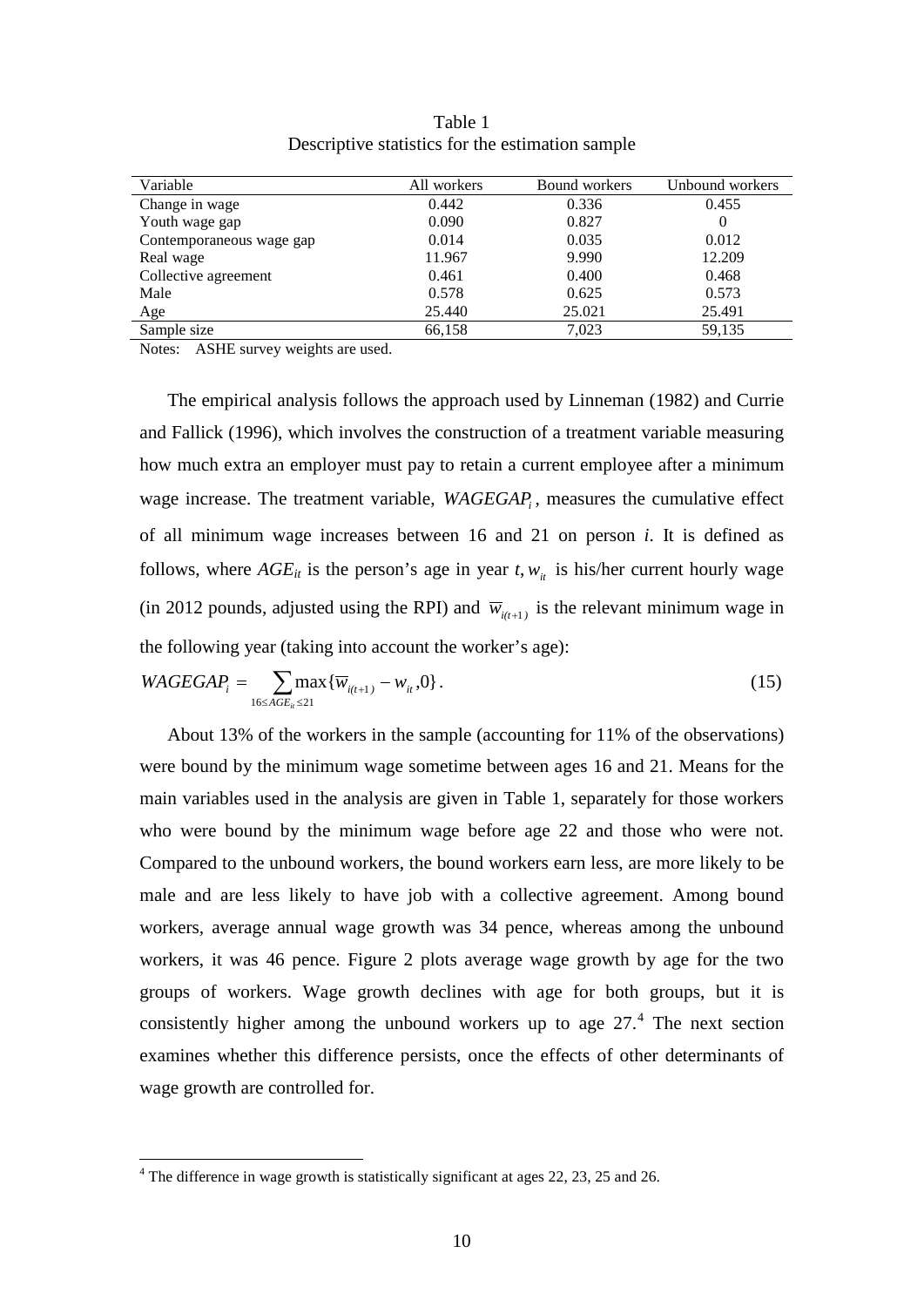Figure 2

Mean wage growth for unbound and bound workers



Notes: Bound workers are those workers who had a positive wage gap value for any year between ages 16 and 21. ASHE survey weights are used.

#### **6. Analysis**

The empirical strategy is to compare the wage growth rates of otherwise identical workers who have different values of *WAGEGAP* because they entered the labour market at different points in time and hence were subject to different values of the minimum wage during their youth. The wage gap will vary for a number of reasons: the overall introduction of the national minimum wage in 1999, the introduction of the 16-17 and apprentice rates, the lowering of the age of eligibility for the adult rate and the annual increases in all rates by different amounts.

To begin with, the following basic specification is used:

$$
\Delta w_{i(t+1)} = \alpha_0 + \alpha_1 WAGEGAP_i + \alpha_2 w_i + \alpha_3 AGE_{it} + \mathbf{X}_{it} + \lambda_t + u_{it}. \tag{16}
$$

where  $w_i$  is a person's real wage during his/her first year in full-time work (between ages 16 and 21) and controls for differences in wage growth that are due to differences in inherent productivity across people. Hence, the specification compares workers who initially earn the same wage, but who enter the labour market in different years and therefore experience different wage growth before 21 due to changes in the minimum wage. *AGE* is included as a proxy for the *γ* terms in equation 15. **X** is a vector of control variables, comprising a person's wage gap in year *t* (that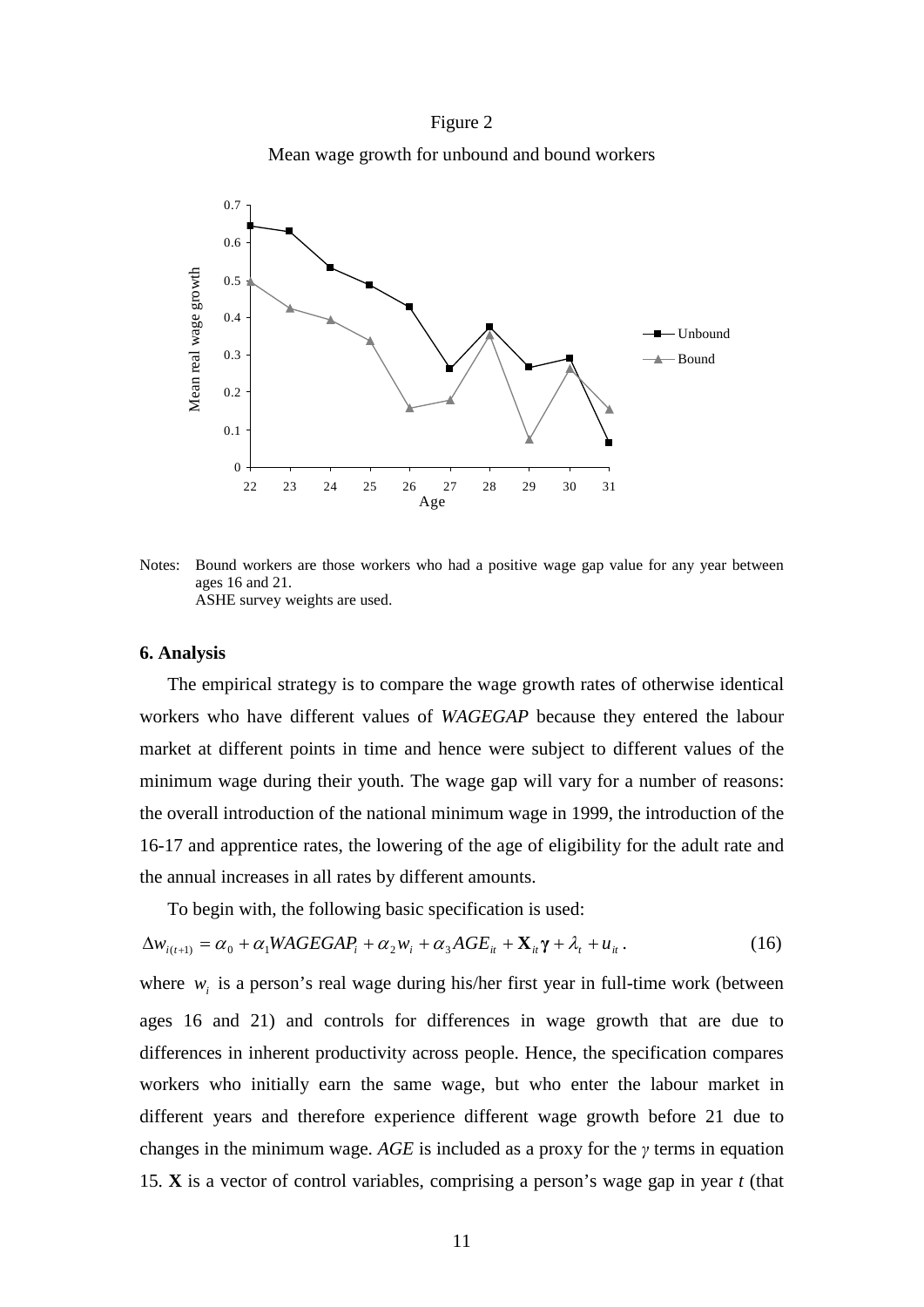| Variable                     | All observations  |             | Aged 22-26  | Aged 27-31 |
|------------------------------|-------------------|-------------|-------------|------------|
|                              | $\left( 1\right)$ | (i)         | (iii)       | (iii)      |
| Youth wage gap               | $-0.048$          | $-0.101*$   | $-0.137**$  | 0.034      |
|                              | (0.033)           | (0.053)     | (0.069)     | (0.053)    |
| Youth wage gap on collective |                   | $0.111*$    | $0.156**$   | $-0.057$   |
| agreement jobs               |                   | (0.059)     | (0.072)     | (0.075)    |
| Initial real wage            | $0.022*$          | $0.022*$    | $0.038**$   | $-0.017$   |
|                              | (0.011)           | (0.011)     | (0.017)     | (0.036)    |
| Contemporaneous wage gap     | 1.831***          | $1.832***$  | $1.667***$  | $2.419***$ |
|                              | (0.092)           | (0.092)     | (0.089)     | (0.282)    |
| Male                         | $0.115***$        | $0.115***$  | $0.148***$  | 0.053      |
|                              | (0.020)           | (0.020)     | (0.029)     | (0.062)    |
| Age                          | $-0.030***$       | $-0.030***$ | $-0.039***$ | $-0.009$   |
|                              | (0.006)           | (0.006)     | (0.010)     | (0.027)    |
| Collective agreement         | $-0.062***$       | $-0.063***$ | $-0.110***$ | 0.031      |
|                              | (0.022)           | (0.022)     | (0.037)     | (0.080)    |
| R-squared                    | 0.013             | 0.013       | 0.019       | 0.009      |
| Sample size                  | 66,158            | 66,158      | 44,778      | 21,380     |

| Table 2                             |  |  |  |  |
|-------------------------------------|--|--|--|--|
| Results for wage growth regressions |  |  |  |  |

Notes: All regressions include a full set of region (12 categories) and year (13 categories) dummies. Standard errors are clustered by person and are presented in parentheses. \*, \*\* and \*\*\* denote significance at the 10%, 5% and 1% level, respectively.

is, max ${\overline{w}_{i(t+1)} - w_{i(t)}$ , 0}) and dummy variables for whether the person is male and whether the wage on his/her job is set by a collective agreement. The contemporaneous wage gap controls for the possibility that workers' wages will grow because they continue to be bound by the minimum wage after age 21. The collective agreement dummy controls for the possibility that wage growth may be lower in cases where unions act to compress the wage distributions (Freeman and Medoff 1984). *λ* is a year fixed effect and *u* is an error term. All standard errors are clustered by person.

The first column of Table 2 presents the results of estimating equation 16 using the ASHE sample. The youth wage gap (*WAGEGAP*) has an insignificant coefficient, but the initial real wage has a significant positive effect. This suggests that the negative relationship between wage growth and the minimum wage seen in Figure 2 is the result of minimum wage workers having lower wage growth than those earning slightly more. Among the control variables, the contemporaneous wage gap has a coefficient that is significantly larger than the value of 1 predicted, men and those on non-collective agreement jobs are found to have significantly greater wage growth than others and wage growth is found to decline with age.

Although *WAGEGAP* has no overall effect on wage growth, the theory in Section 2 predicts that it should only have an unambiguously negative effect on wage growth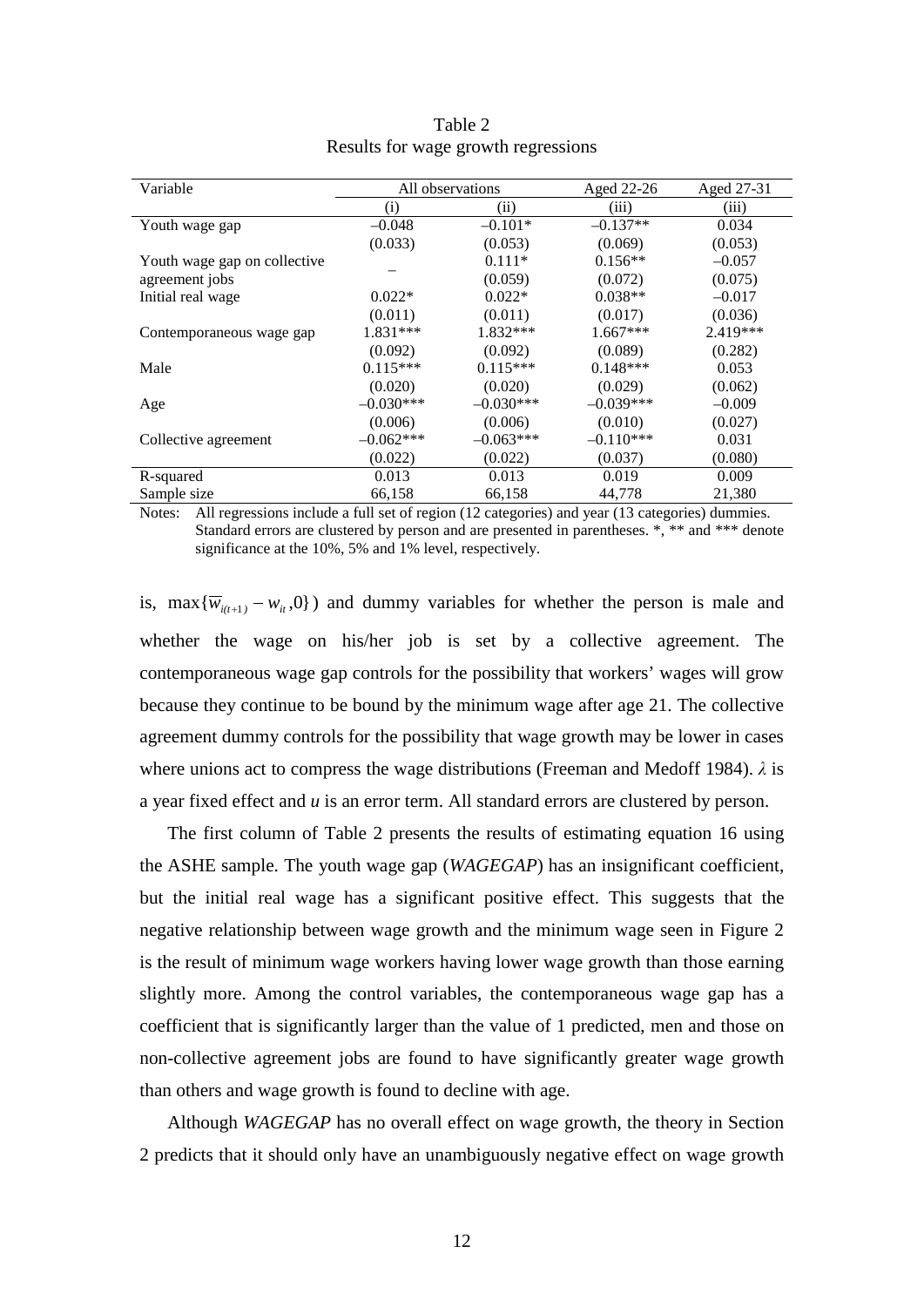in the competitive sector. To examine this, the analysis draws on a question in the ASHE which asks whether a worker's pay was "set with reference to an agreement affecting more than one employee", for example, agreements with trade unions or workers' committees. Since these pay agreements involve bargaining between firms and worker groups, they may be characterised as constituting the non-competitive sector of the labour markets.<sup>[5](#page-12-0)</sup>

A wage gap was calculated, taking into account only those cases in which a worker was covered by a collective agreement between ages 16-21, as follows:

$$
COLAGWAGEGAP_i = \sum_{16 \le AGE_u \le 21} COLAG_{it} \times \max{\{\overline{w}_{i(t+1)} - w_{it}, 0\}},
$$
\n(17)

where *COLAG* is a dummy for whether a worker was covered by a collective agreement in a given year. In order to allow the coefficient on *WAGEGAP* in equation 16 to vary according to what sector a person worked in, *COLAGWAGEGAP* was added as a regressor:

$$
\Delta w_{i(t+1)} = \delta_0 + \delta_1 WAGEGAP_i + \delta_2 COLAGWAGEGAP_i + \delta_3 w_i + \delta_4 AGE_{it}
$$
  
+ $\mathbf{X}_{it} \mathbf{\varphi} + \mu_t + v_{it}$ . (18)

A significant estimate of  $\delta$ , in equation 18 indicates a difference in the relationship between wage growth and the wage gap in the competitive and noncompetitive sectors. As seen in the third column of Table 2, the overall wage gap has a significant negative coefficient, indicating that the minimum wage has a negative effect on wage growth among those workers who were not covered by a collective agreement. The value of this indicates that a wage increase of £1 between the ages of 16 and 21 brought about by the minimum wage will result in a 9 pence decrease in annual wage growth after  $21<sup>6</sup>$  $21<sup>6</sup>$  $21<sup>6</sup>$  However, consistent with theory, the effect of the wage gap is significantly different for those workers who were covered by a collective agreement before 22 and the overall effect of the wage gap is insignificant for these workers.

The assumption of decreasing returns to training (implied by the shape of *β* in the model) means that the effect of the wage gap should fall as a worker ages. To examine this, the regression was run separately for workers aged 22-26 and 27-31 (see

<span id="page-15-1"></span><sup>&</sup>lt;sup>5</sup> Acemoglu and Pischke's model implies that jobs without collective agreements might still exhibit a positive relationship between training and the minimum wage if competition is imperfect.

<span id="page-15-0"></span> $6$  Taking into account equations 8 and 14, this result implies that every pound of training before age 21 yields benefits that grow by 9 pence a year between ages 22 and 31 on average.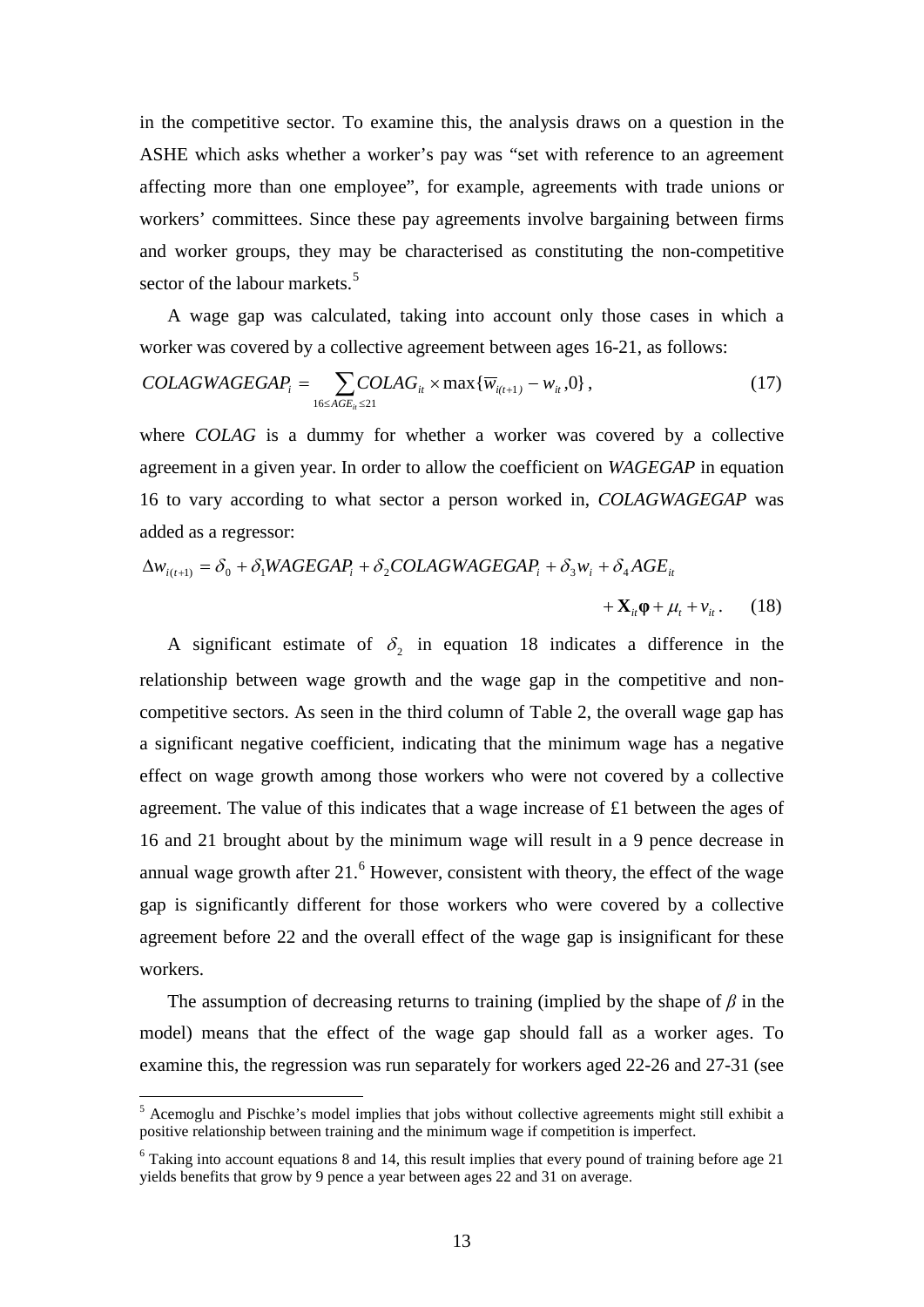columns three and four in Table 2). As predicted, the coefficients on *WAGEGAP* and *COLAGWAGEGAP* were much stronger among the younger group. A binding £1 increase in the minimum wage between 16 and 21 is found to yield a 13 pence decrease in annual wage growth between 22 and 26, but no effect on wage growth between 27 and 31.

Overall, the results suggest that the existence of the development rate has raised wage growth among low-wage workers. Compared to a scenario in which the adult minimum wage applied to all workers aged 18 and over, the average worker who was bound by the development rate experienced 5.5 pence (or 17% at the mean) higher wage growth between ages 22 and 31. However, among those with non-collective agreement jobs only, the effect is 6.4 pence (or 20% at the mean).

#### *Robustness checks*

The model presented in Section 4 implies that there should be a U-shaped relationship between wage growth and the wage gap when the labour market is noncompetitive. To examine whether the insignificant overall effect of the collective agreement wage gap (that is,  $\delta_1 + \delta_2$ ) found in Table 2 obscures a U-shaped relationship, the coefficients on the wage gap measures are allowed to vary by quartile. As seen in the first column of Table 3, the results provide some evidence of a divergence in the wage gap effect between the collective agreement and noncollective agreement groups when the wage gap is large, although most of the coefficients are insignificant. Figure 3 plots the predicted level of wage growth across the wage gap quartiles, holding all other variables at their means. The wage gap has a monotonic negative effect on wage growth in collective agreement jobs but a Ushaped effect on wage growth in non-collective agreement jobs, consistent with the expected pattern illustrated in Figure 1.

Collective agreement jobs and non-collective agreement jobs are not randomly distributed. As a consequence, it is possible that the significant difference between the estimates of  $\delta_1$  and  $\delta_2$  in equation 18 simply reflects the fact that collective agreement jobs tend to be in those occupations which provide more general training anyway. To control for this, dummies for a person's four-digit occupation at the time he/she entered the labour market are added to the regression. Occupation data are only available from 2002, so the sample is restricted to those who entered the labour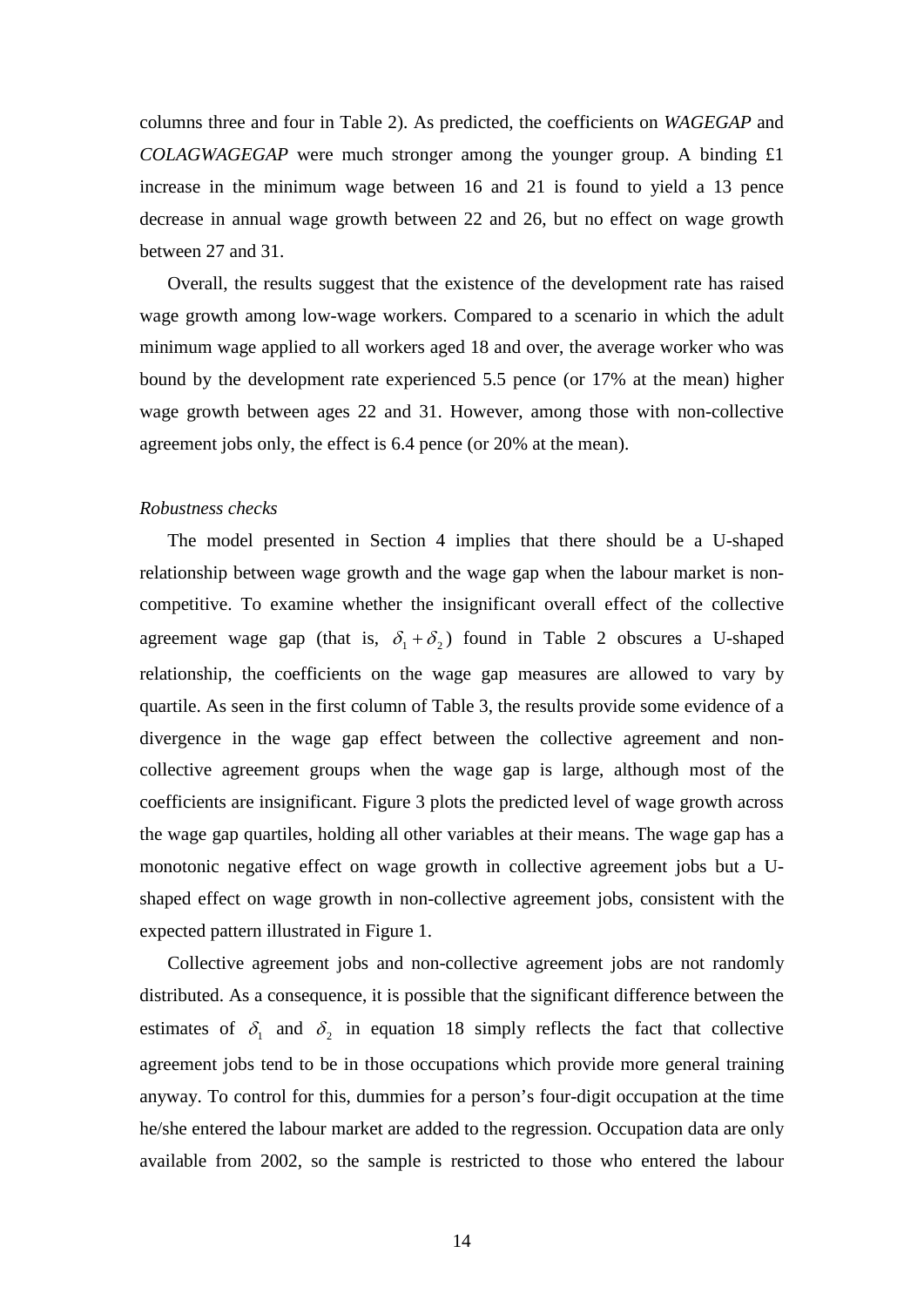| Variable                                         | (i)         | (ii)       | (iii)      | (iv)       |
|--------------------------------------------------|-------------|------------|------------|------------|
| Youth wage gap quartile 1                        | $-0.017$    |            |            |            |
|                                                  | (0.051)     |            |            |            |
| Youth wage gap quartile 2                        | $-0.030$    |            |            |            |
|                                                  | (0.053)     |            |            |            |
| Youth wage gap quartile 3                        | $-0.100$    |            |            |            |
|                                                  | (0.064)     |            |            |            |
| Youth wage gap quartile 4                        | $-0.139*$   |            |            |            |
|                                                  | (0.072)     |            |            |            |
| Youth wage gap on collective                     | 0.056       |            |            |            |
| agreement jobs quartile 1                        | (0.094)     |            |            |            |
| Youth wage gap on collective                     | $-0.079$    |            |            |            |
| agreement jobs quartile 2                        | (0.078)     |            |            |            |
| Youth wage gap on collective                     | $0.167*$    |            |            |            |
| agreement jobs quartile 3                        | (0.086)     |            |            |            |
| Youth wage gap on collective                     | 0.138       |            |            |            |
| agreement jobs quartile 4                        | (0.094)     |            |            |            |
| Youth wage gap                                   |             | $-0.087**$ | $-0.138**$ | $-0.091*$  |
|                                                  |             | (0.041)    | (0.061)    | (0.051)    |
| Youth wage gap on collective                     |             | $0.172***$ | $0.230**$  | $0.167**$  |
| agreement jobs                                   |             | (0.060)    | (0.093)    | (0.072)    |
| Youth wage $\text{gap} \times \text{collective}$ |             |            | 0.123      |            |
| agreement                                        |             |            | (0.083)    |            |
| Youth wage gap on collective                     |             |            | $-0.137$   |            |
| agreement jobs $\times$ collective agreement     |             |            | (0.124)    |            |
| Youth wage gap $\times$ same occupation          |             |            |            | 0.013      |
|                                                  |             |            |            | (0.079)    |
| Youth wage gap on collective                     |             |            |            | 0.027      |
| agreement jobs $\times$ same occupation          |             |            |            | (0.132)    |
| Initial real wage                                | $0.022*$    | $-0.004$   | $-0.004$   | $-0.004$   |
|                                                  | (0.011)     | (0.008)    | (0.008)    | (0.008)    |
| Contemporaneous wage gap                         | 1.831***    | 1.630***   | $1.632***$ | 1.630***   |
|                                                  | (0.092)     | (0.154)    | (0.155)    | (0.155)    |
| Male                                             | $0.115***$  | $0.096**$  | $0.096**$  | $0.096**$  |
|                                                  | (0.020)     | (0.039)    | (0.039)    | (0.039)    |
| Age                                              | $-0.030***$ | $-0.023**$ | $-0.024**$ | $-0.023**$ |
|                                                  | (0.006)     | (0.010)    | (0.010)    | (0.010)    |
| Collective agreement                             | $-0.063***$ | $-0.039$   | $-0.047$   | $-0.039$   |
|                                                  | (0.022)     | (0.034)    | (0.035)    | (0.034)    |
| Initial occupation dummies                       | No          | Yes        | Yes        | Yes        |
| R-squared                                        | 0.013       | 0.059      | 0.059      | 0.059      |
| Sample size                                      | 66,158      | 18,660     | 18,660     | 18,660     |

Table 3 Additional results for wage growth regressions

Notes: All regressions include a full set of region (12 categories) and year (13 categories) dummies. Standard errors are clustered by person and are presented in parentheses. \*, \*\* and \*\*\* denote significance at the 10%, 5% and 1% level, respectively.

market after this point. As seen in the second column of Table 3, this has little effect on the coefficients and the results are stronger than in Table 2. Even within narrowlydefined occupational groups, having a non-collective agreement job results in significantly lower wage growth later in a worker's career, compared to workers on collective agreement jobs with the same wage gap.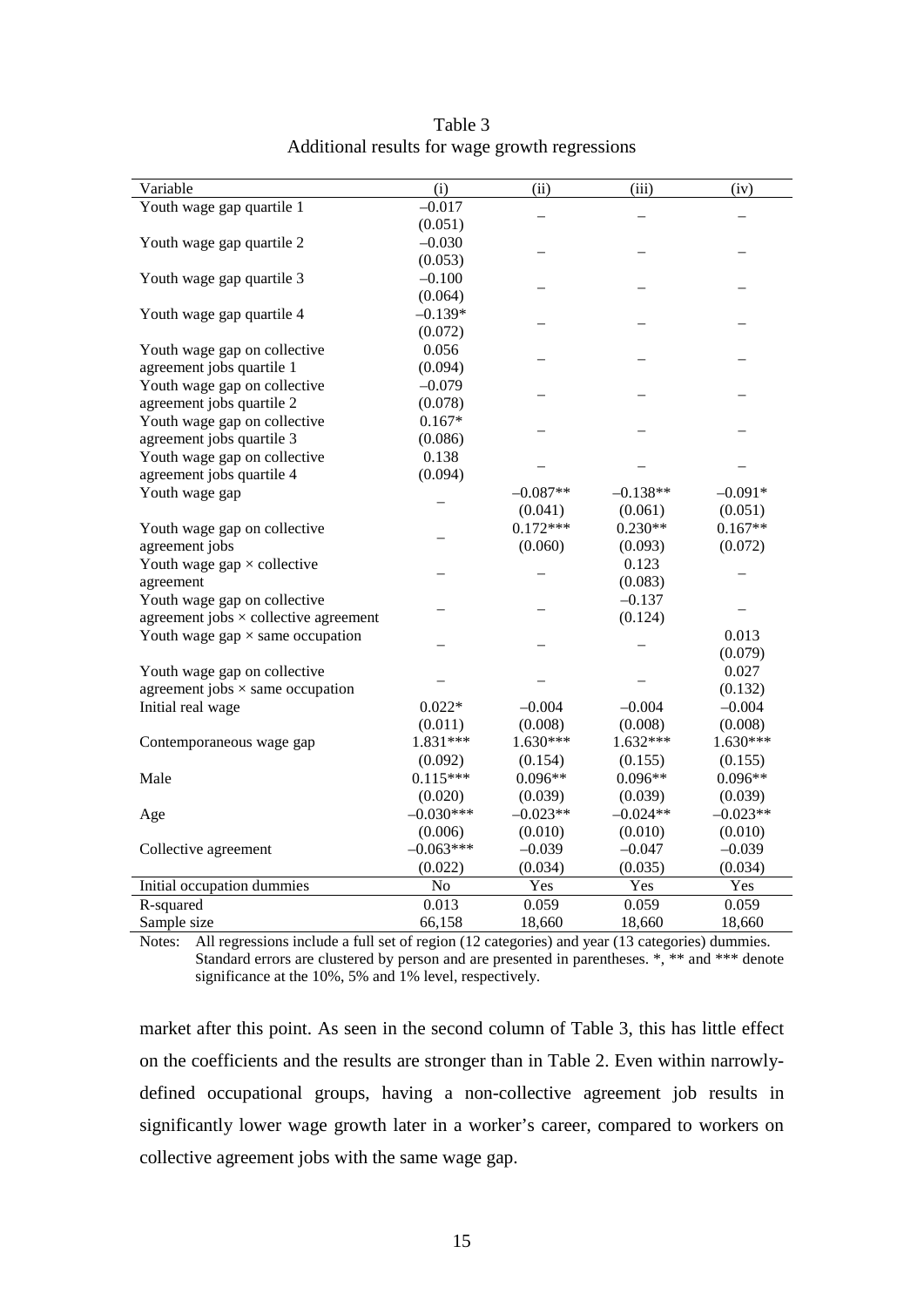Figure 3 Predicted wage growth by sector



Notes: Coefficients are taken from specification (i) in Table 3, holding all other variables at their means across the full sample.

Grossberg and Sicilian (1999) and Neumark and Wascher (2001) pointed out that the minimum wage might flatten the age-earnings profile not because of any change in training levels but because firms may be forced to abandon the use of delayed compensation schemes. To examine whether this is responsible for the pattern observed among non-collective agreement jobs, *WAGEGAP* and *COLAGWAGEGAP* are interacted with a worker's current collective agreement job status and added to the regression (as well as the initial occupation dummies). If the reduction in wage growth is driven by reductions in individual productivity, it should not matter whether a worker changes sector after age 21 (at which age it is assumed all general training has been acquired). However, if firms in the competitive sector choose to flatten the age-earnings profile in response to increases in the minimum wage, workers should only experience reductions in wage growth while they remain in that sector. The results (reported in the third column of Table 3) indicate that the wage gap coefficients do not vary significantly when a worker changes sector, thus suggesting that reductions in productivity do occur when the minimum wage is raised. Similarly, the results are not found to vary according to whether a person has changed occupation since he/she entered the labour market (see the fourth column of Table 3). In both cases, it appears that a worker is permanently affected by exposure to the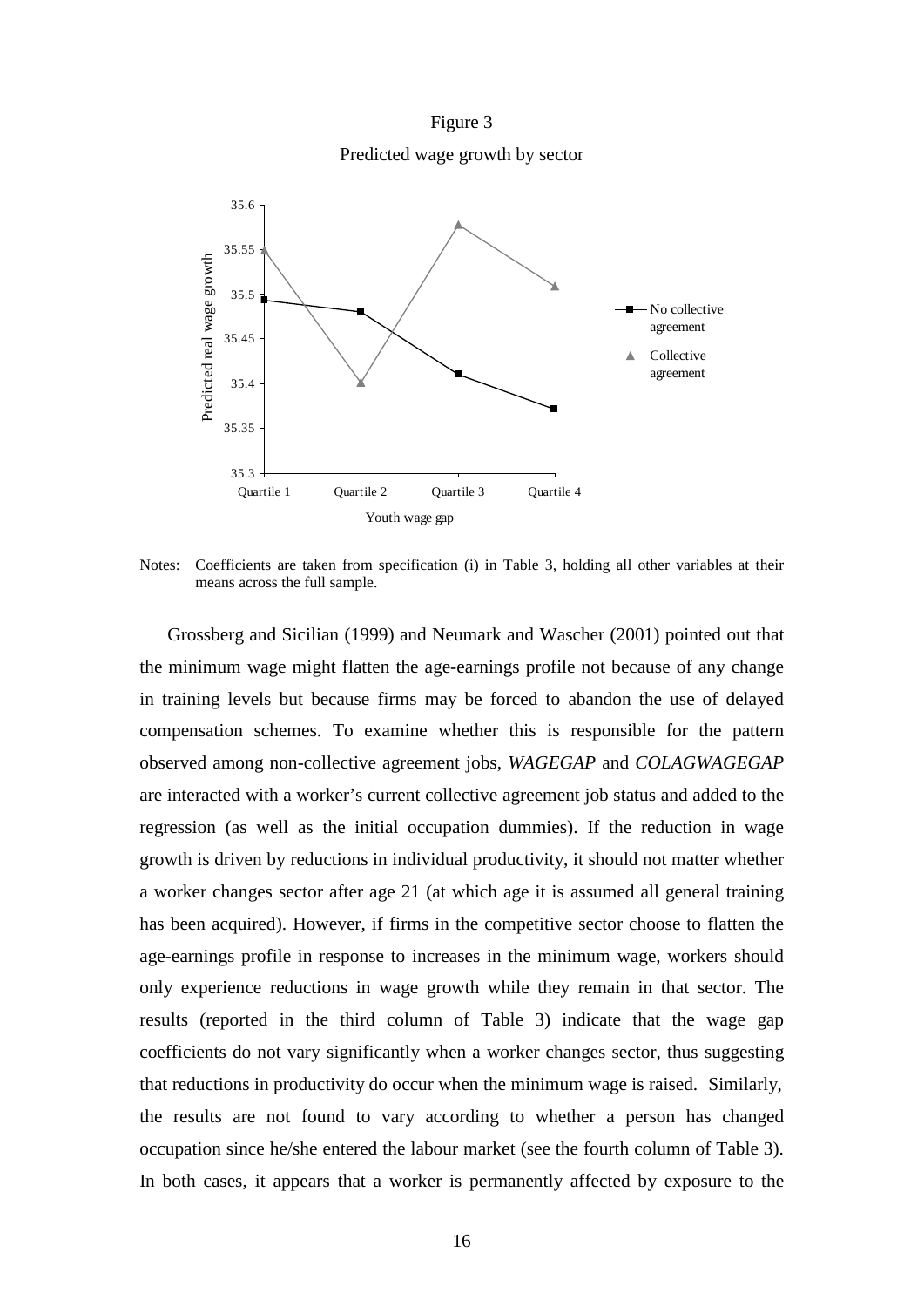|                                                                  | Table 4 |  |
|------------------------------------------------------------------|---------|--|
| Results for wage regressions using different training age ranges |         |  |

| Variable                     | Training age range |            |          |           |
|------------------------------|--------------------|------------|----------|-----------|
|                              | $16-18$            | 16-19      | $16-20$  | 16-21     |
| Youth wage gap               | $-0.083*$          | $-0.112**$ | $-0.046$ | $-0.101*$ |
|                              | (0.050)            | (0.052)    | (0.050)  | (0.053)   |
| Youth wage gap on collective | $0.106*$           | $0.105*$   | 0.071    | $0.111*$  |
| agreement jobs               | (0.060)            | (0.059)    | (0.053)  | (0.059)   |
| R-squared                    | 0.037              | 0.009      | 0.011    | 0.013     |
| Sample size                  | 14,746             | 29,312     | 45,665   | 66,158    |

Notes: All regressions include initial real wage, contemporaneous wage gap, male, age, collective agreement and a full set of region (12 categories) and year (13 categories) dummies. Standard errors are clustered by person and are presented in parentheses. \*, \*\* and \*\*\* denote significance at the 10%, 5% and 1% level, respectively.

minimum wage when young, which is inconsistent with a situation in which certain firms alter their pay policies in response to changes in the minimum wage.

In the results presented so far, all work done before age 22 is included in the calculation of the wage gap measures and all workers who commenced full-time work before this age are included in the sample. Some of these workers will have attained tertiary qualifications and therefore will constitute a poor control group for the minimum wage workers of interest in this study.<sup>[7](#page-15-1)</sup> To examine how robust the results are to this decision, lower age cut-offs were used. Table 4 reveals that the coefficients on *WAGEGAP* and *COLAGWAGEGAP* remain significant when 19 and 20 are used as cut-off ages, but not 21.

#### *Mechanisms*

Although the ASHE data do not include a measure of training, it is possible to examine whether the negative relationship that has been uncovered between wage growth and the wage gap in the competitive sector reflects reductions in levels of human capital. Table 5 decomposes the overall results for wage growth into the effects the wage gap has on the individual components of wage growth, namely growth in base pay, incentive pay (which includes bonuses, incentive pay, piecework and commission), shift and premium pay and overtime pay (the residual 'other pay' component is excluded).[8](#page-19-0) All are expressed as per hour rates. Although the coefficients on *WAGEGAP* and *COLAGWAGEGAP* have the same sign in each

 $<sup>7</sup>$  No information on education is available in the ASHE.</sup>

<span id="page-19-1"></span><span id="page-19-0"></span><sup>&</sup>lt;sup>8</sup> Since incentive pay and shift pay were only provided in the ASHE dataset from 2000, observations for this year onwards were used in these regressions.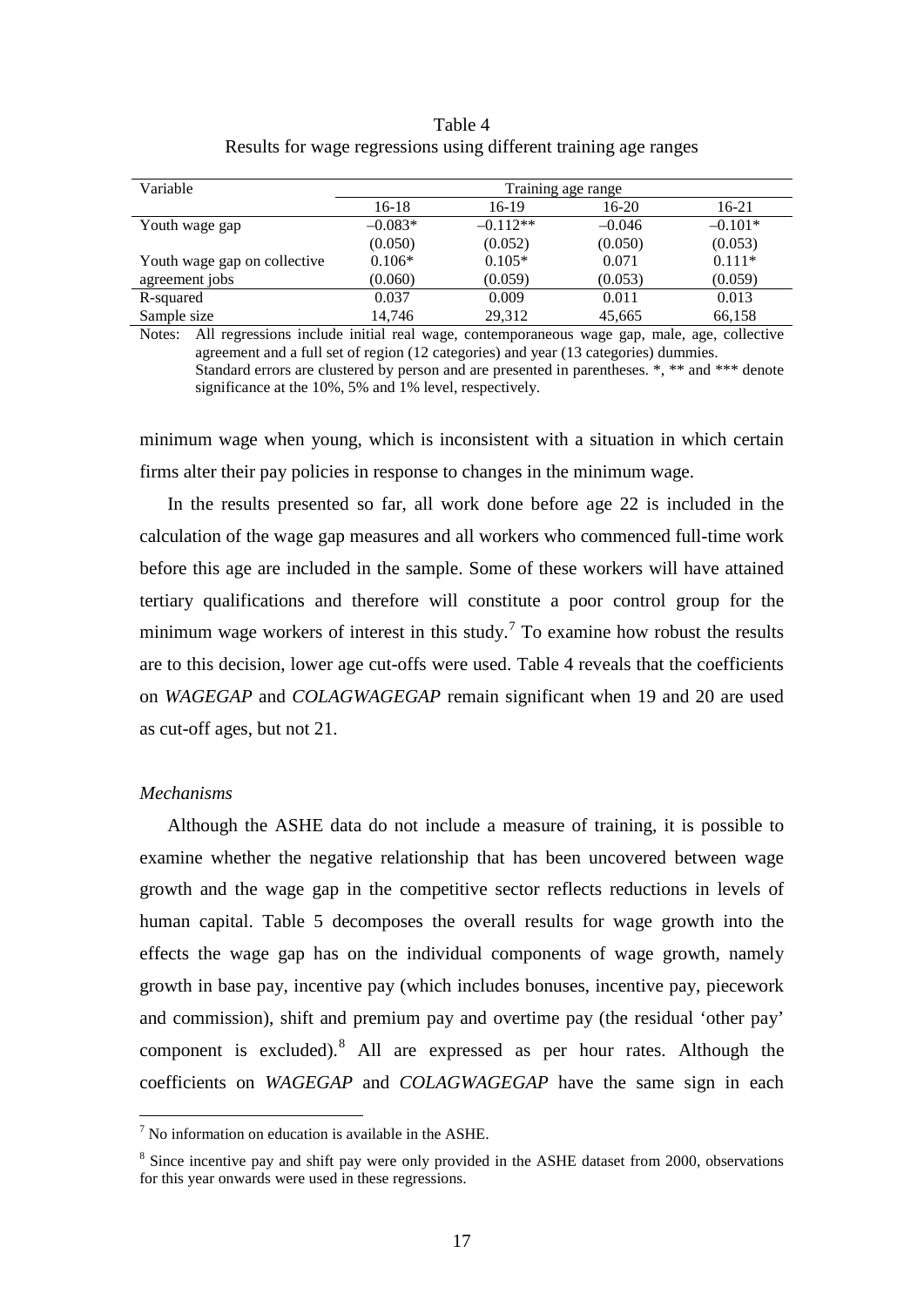| Variable                     | (i)          | (ii)          | (iii)     | (iii)        |
|------------------------------|--------------|---------------|-----------|--------------|
|                              | Base pay     | Incentive pay | Shift pay | Overtime pay |
| Youth wage gap               | $-0.035$     | $-0.020**$    | $-0.003$  | $-0.044$     |
|                              | (0.027)      | (0.008)       | (0.004)   | (0.043)      |
| Youth wage gap on collective | 0.017        | 0.019         | 0.002     | 0.067        |
| agreement jobs               | (0.037)      | (0.012)       | (0.006)   | (0.044)      |
| Initial real wage            | $0.029***$   | $-0.007$ ***  | $-0.001$  | 0.001        |
|                              | (0.011)      | (0.002)       | (0.001)   | (0.001)      |
| Contemporaneous wage gap     | $1.723***$   | $0.046**$     | $0.023**$ | $0.046***$   |
|                              | (0.096)      | (0.025)       | (0.010)   | (0.016)      |
| Male                         | $0.082***$   | 0.012         | 0.004     | $0.010*$     |
|                              | (0.017)      | (0.009)       | (0.003)   | (0.005)      |
| Age                          | $-0.021$ *** | $-0.001$      | $-0.001*$ | $-0.004***$  |
|                              | (0.005)      | (0.002)       | (0.001)   | (0.001)      |
| Collective agreement         | $-0.068***$  | 0.003         | $-0.002$  | 0.000        |
|                              | (0.019)      | (0.010)       | (0.003)   | (0.007)      |
| R-squared                    | 0.013        | 0.001         | 0.001     | 0.001        |
| Sample size                  | 63,874       | 63,874        | 63,874    | 63,874       |

| Table 5                                 |  |
|-----------------------------------------|--|
| Results using components of wage growth |  |

Notes: All regressions include a full set of region (12 categories) and year (13 categories) dummies. Standard errors are clustered by person and are presented in parentheses. \*, \*\* and \*\*\* denote significance at the 10%, 5% and 1% level, respectively.

regression, most of the results are insignificant. However, *WAGEGAP* has a significant negative effect on growth in incentive pay. Since this is the component of pay that is most closely tied to a worker's productivity, this result further reinforces the notion that increases in the minimum wage reduce productivity in the competitive sector.

In Table 6, additional dependent variables are used in place of wage growth in equation 18. In the first column, the dependent variable is a dummy variable for whether a worker stayed at the same firm in the following year. The wage gap is found to have a significant negative effect on the likelihood of remaining at the same firm for workers who were not covered by a collective agreement as youths, but an insignificant effect for workers who were covered by a collective agreement. Similar results are found when the likelihood of remaining on the same job is considered (as shown in the second column of Table 6). Once again, these results are consistent with competitive sector workers experiencing reductions in human capital when the minimum wage rises. Being bound by the minimum wage as a youth is also found to have a negative effect on the likelihood of switching from a non-managerial to a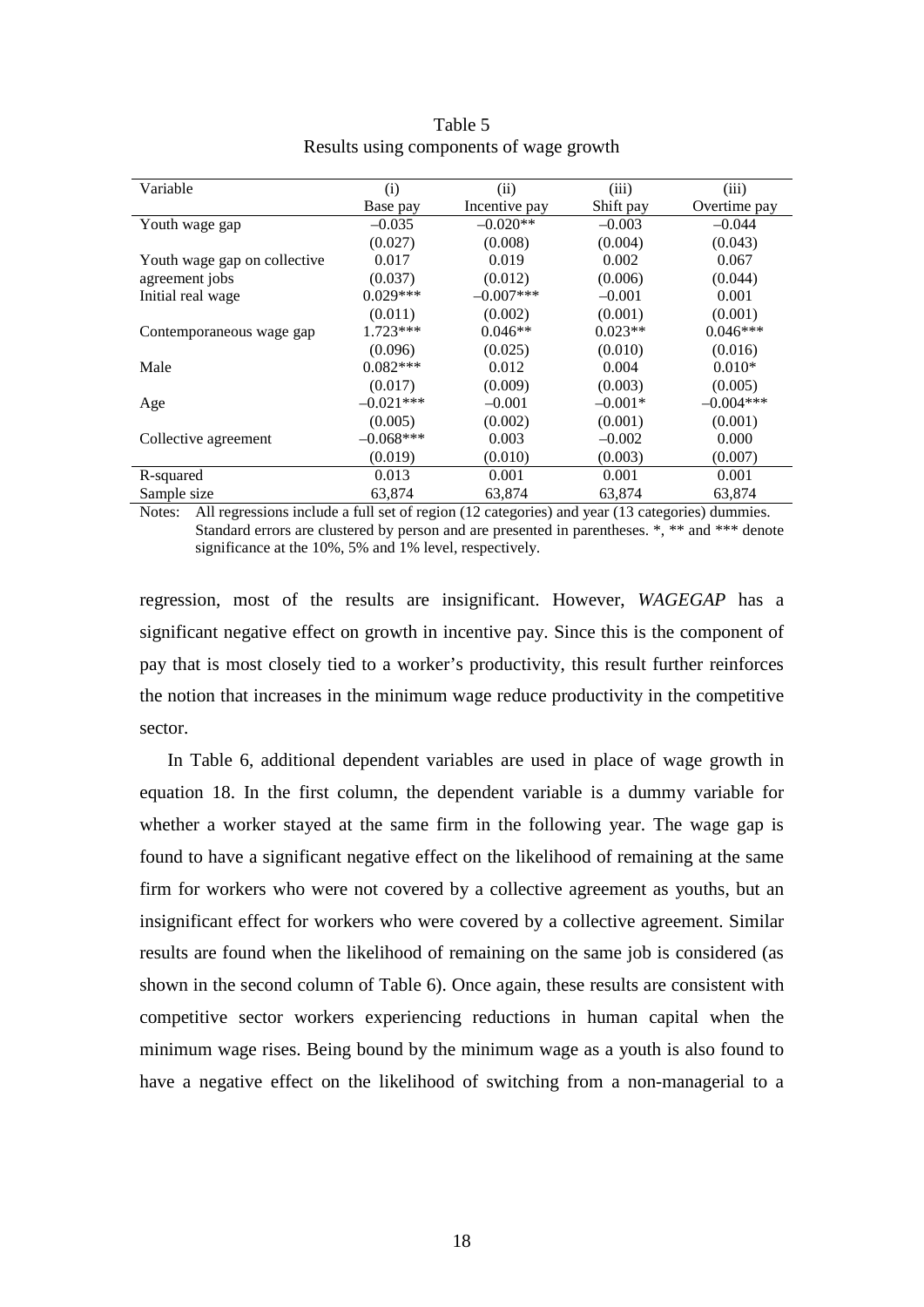| Variable                     |                  |               |                     |
|------------------------------|------------------|---------------|---------------------|
|                              |                  | (ii)          | (iii)               |
|                              | Remain with firm | Remain in job | Promoted to manager |
| Youth wage gap               | $-0.006$         | $-0.005$      | $-0.009**$          |
|                              | (0.005)          | (0.005)       | (0.004)             |
| Youth wage gap on collective | $0.014*$         | $0.016**$     | $-0.001$            |
| agreement jobs               | (0.007)          | (0.008)       | (0.006)             |
| R-squared                    | 0.056            | 0.056         | 0.005               |
| Sample size                  | 69,441           | 69,443        | 32,242              |

#### Table 6 Results for job change regressions

Notes: All regressions include initial real wage, contemporaneous wage gap, male, age, collective agreement and a full set of region (12 categories) and year (13 categories) dummies. Standard errors are clustered by person and are presented in parentheses. \*, \*\* and \*\*\* denote significance at the 10%, 5% and 1% level, respectively.

managerial role (reported in the third column).<sup>[9](#page-19-1)</sup> However, this is not found to differ by whether a person was covered a collective agreement as a youth or not.

#### **7. Conclusion**

This paper has examined whether the minimum wage leads to lower wage growth later in a worker's career. Becker's (1962) seminal work demonstrated that in a perfectly competitive labour market, firms should cut back on training for workers whenever they are required to raise wages because of an increase in the minimum wage. However, as noted by Acemoglu and Pischke (2003), when the labour market is not perfectly competitive, firms might find it profitable to *increase* training in response to an increase in the minimum wage for some workers. A simple model of training and profit maximisation predicts that being paid the minimum wage when young should lead to lower wage growth thereafter for those who work in competitive sectors of the labour market, but that there should be a U-shaped relationship between the minimum wage and wage growth for those who were in non-competitive sectors. Data from the Annual Survey of Hours and Earnings in the UK find support for both predictions, thus reconciling the contrasting predictions of Becker and Acemoglu and Pischke. Workers who received large wage gains due to the minimum wage before the age of 22 experience lower wage growth between the ages of 22 and 31. However, this effect is only found for those who were not covered by a collective agreement before 22; the relationship is insignificant for those who were covered by a collective agreement. The results provide evidence in favour of having a lower rate of the

<sup>&</sup>lt;sup>9</sup> This regression was restricted to only those workers who were initially not in jobs that involved managerial responsibilities. Data on managerial responsibilities are only available for 2003-2011.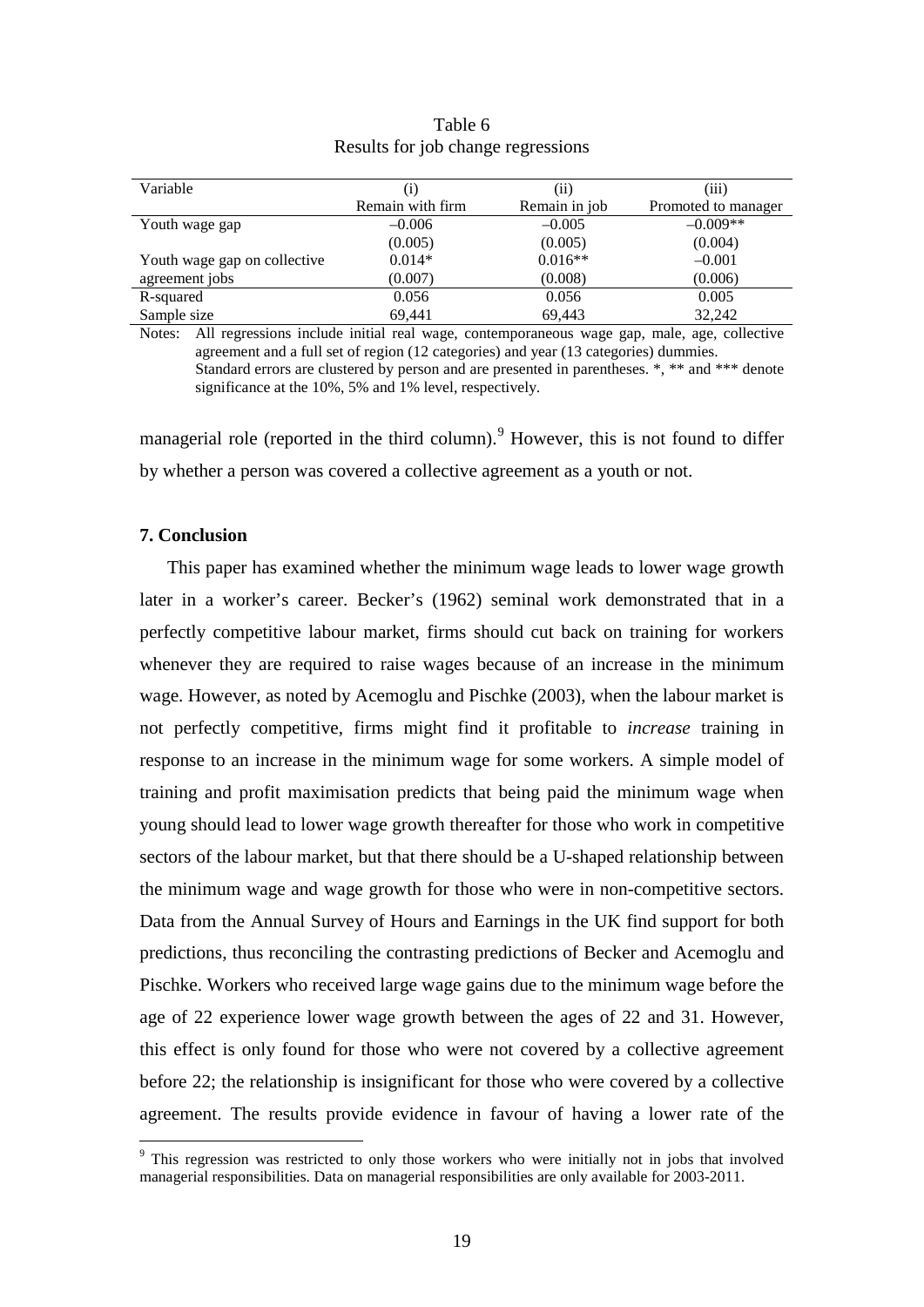minimum wage for those aged under 22, but that this only benefits those working in the competitive sector of the labour market.

#### **References**

- Acemoglu, Daron, and Jörn-Steffen Pischke. 1999. 'The structure of wages and investment in general training.' *Journal of Political Economy*, 107(3), 539-572.
- Acemoglu, Daron, and Jörn-Steffen Pischke. 2003. 'Minimum wages and on-the-job training.' *Research in Labor Economics*, 22: 159-202.
- Arulampalam, Wiji, Alison L. Booth and Mark L. Bryan. 2004. 'Training and the new minimum wage.' *Economic Journal*, 114(494): C87-C94.
- Becker, Gary S. 1962. 'Investment in human capital: A theoretical analysis.' *Journal of Political Economy*, 70(5): 9-49.
- Becker, Gary S. 2009. *Human capital*, 3<sup>rd</sup> edition. Chicago, IL: University of Chicago Press.
- Brown, Charles. 1999. 'Minimum wages, employment and the distribution of income.' In (Orley Ashenfelter and David Card, eds) *Handbook of Labor Economics*, vol. 3. Amsterdam: North Holland.
- Currie, Janet, and Bruce C. Fallick. 1996. 'The minimum wage and the employment of youth: Evidence from the NLSY.' *Journal of Human Resources*, 31(2): 404- 428.
- Eyraud, François, and Catherine Saget. 2005. *The fundamentals of minimum wage fixing*. Geneva: International Labour Office.
- Fairris, David, and Roberto Pedace. 2004. 'The impact of minimum wages on job training: An empirical exploration with establishment data.' *Southern Economic Journal*, 70(3): 566-583.
- Freeman, Richard, and James Medoff. 1984. *What do unions do?* New York: Basic Books.
- Grossberg, Adam J., and Paul Sicilian. 1999. 'Minimum wages, on-the-job training, and wage growth.' *Southern Economic Journal*, 65(3): 539-556.
- Hashimoto, Masanori. 1982. 'Minimum wage effects on training on the job.' *American Economic Review*, 72(5): 1070-1087.
- Lazear, Edward P. 1979. 'Why is there mandatory retirement?' *Journal of Political Economy* 87(6): 1261-1284.